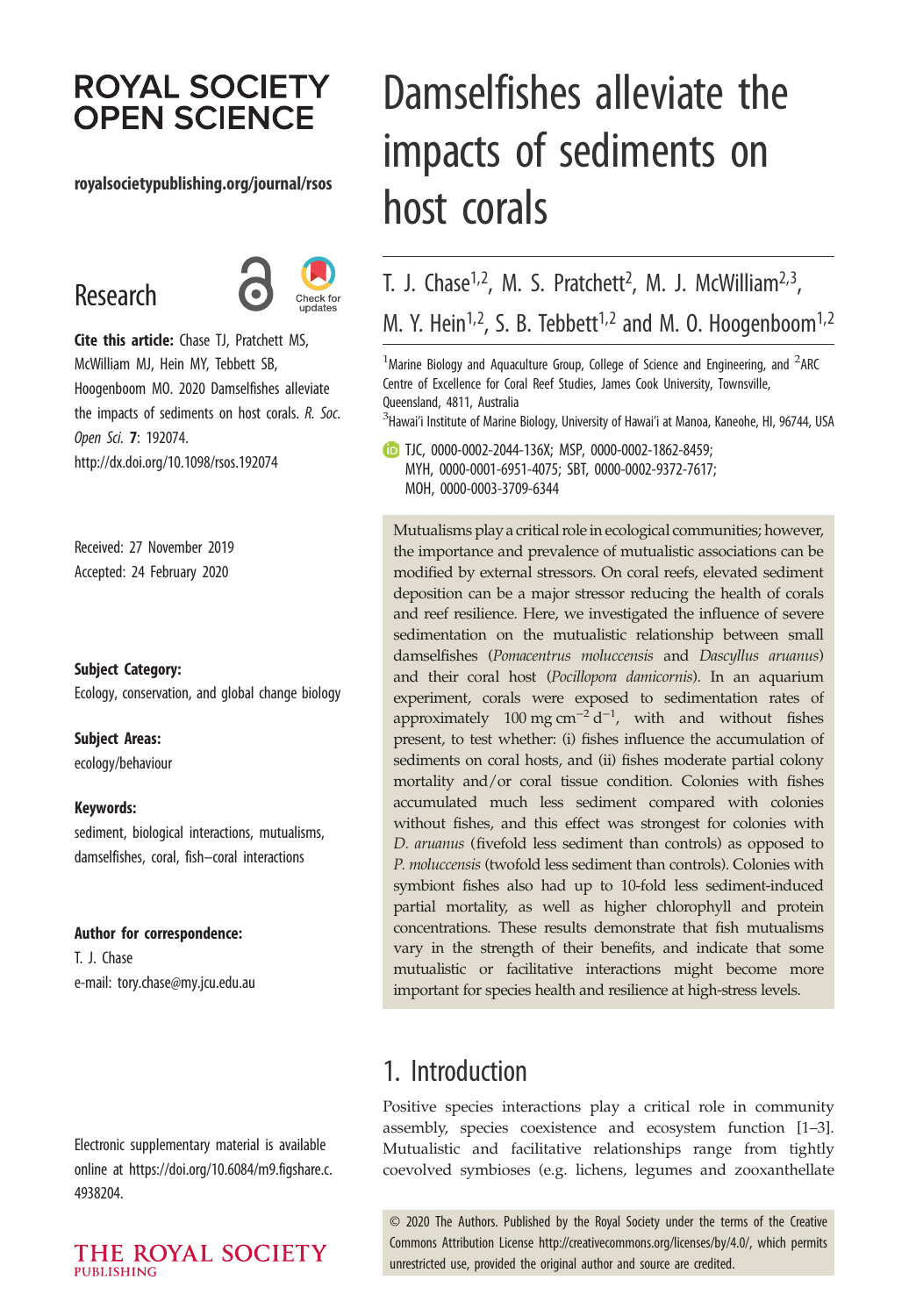corals) to looser associations whereby certain taxa derive benefit from others in close proximity (e.g. plants–pollinators, and clownfish–sea anemones), both forming critical components of community interaction networks [[2](#page-9-0)]. Many positive interactions arise from the ability of species to modify the local environment through nutrient enrichment or habitat modification, and therefore ameliorate stress for the benefit of their neighbours [[4](#page-10-0)]. Studies from a range of systems demonstrate that the role of positive interactions increases under high-stress conditions [[5](#page-10-0)–[7\]](#page-10-0), and interaction networks may shift to a 'survival mode' with a greater reliance on mutualism and facilitation. A major challenge, therefore, is to understand how positive interactions are likely to fare in the face of global environmental change, and how they might help communities deal with these stressors.

Coral reefs are hotspots of mutualistic and facilitative interactions [\[8](#page-10-0)–[11\]](#page-10-0). Reef-building corals, for example, foster numerous interactions with obligate coral-dwelling invertebrates (e.g. Trapezia spp. crabs and other cryptofauna) and associated fish species that use corals for habitat or temporary refuge. Many of these interactions are mutualistic; augmenting the growth and overall health of their coral hosts [\[12](#page-10-0)-[15\]](#page-10-0). Aggregative damselfishes, such as Chromis spp., and Dascyllus spp., provide beneficial services to corals, including increases in coral growth rates by up to 40% [[16\]](#page-10-0), reductions in black-band disease progression [\[17,18](#page-10-0)], subsidies of nitrogen and phosphorus, and increases in colony aeration by 60% [[19,20\]](#page-10-0). Thus, although many studies highlight the breakdown of coral reef mutualisms during extreme stress [\[21](#page-10-0)], it is also possible that positive interactions could enhance system resilience by moderating effects of stressors on reef organisms [[22](#page-10-0)–[24](#page-10-0)].

Inputs of sediment to coastal environments and coral reefs have increased rapidly in recent times due to altered land-use practices [[25,26\]](#page-10-0), coastal development [[27,28\]](#page-10-0) and dredging [[29,30](#page-10-0)]. It is widely acknowledged that high sediment levels can erode coral reef resilience via lethal and sublethal impacts on reef organisms [\[31](#page-10-0)–[33\]](#page-10-0). For example, sediment reduces light levels, damages coral tissue, smothers polyps and reduces coral growth [\[34](#page-10-0)–[37\]](#page-10-0). Furthermore, corals under high sediment levels are physiologically stressed [\[37](#page-10-0),[38\]](#page-10-0), with reduced heterotrophy, the death of symbiotic Symbiodiniacea spp. [\[39](#page-10-0)], and the production of excess mucus to remove sediment [\[37,40](#page-10-0)–[42\]](#page-10-0). While profound effects of sediment on the coral holobiont are evident, the potential for fish-derived benefits to assist corals stressed by sediments remains relatively unexplored. Indeed, behaviours of symbiont damselfishes such as 'water stirring' within colony branches and nocturnal aeration of stagnant inner colony areas [\[15](#page-10-0)] suggest that mutualistic associations may greatly enhance the capacity of host corals to withstand sediment stress.

The objective of this study was to test whether coral-dwelling damselfishes can alleviate the deleterious effects of sediment stress on their host coral colonies, by (i) reducing the accumulation of sediments within-host colonies; and/or (ii) moderating physiological damage, localized tissue loss and partial colony mortality. We hypothesized that fish movement and fish-derived services (i.e. 'water stirring' and nutrient subsidy) would assist corals under long-term, severe sediment stress (e.g. during sediment deposition following sustained dredging activity, storms or natural deposition by parrotfishes) through sediment removal, and that the varying behaviours (e.g. roosting position and colony visits [\[43](#page-10-0)]) of different damselfish species would benefit host corals to different extents. To assess this, a laboratory-based experiment was used to examine multiple physiological responses of corals to chronic sedimentation while hosting or not hosting aggregative damselfishes. Understanding the impacts of sedimentation on coral colonies within the context of coral–fish associations will provide new insights into the importance of mutualistic associations and their contributions to resilience in an increasingly modified environment.

## 2. Material and methods

## 2.1. Study site and specimen collection

Field sampling and the aquarium experiment were conducted between April and June 2017 on Orpheus Island, an inner-shelf, continental island of the Great Barrier Reef (GBR). Orpheus Island is located approximately 20 km from the Queensland coast and close to the Herbert (approx. 20 km) and Burdekin rivers (approx. 150 km) where seasonal flood plumes, storms, agricultural runoff and highlevels of resuspension often deposit sediment onto coral reefs [\[44](#page-10-0)]. Colonies of Pocillopora damicornis (averaging 13.5 cm in diameter) were collected from sheltered sites around the Palm Islands. P. damicornis is widely distributed on inshore and offshore reefs of the GBR, and exhibits high levels of occupancy by coral-dwelling damselfishes (Pomacentridae) [[45](#page-10-0),[46\]](#page-10-0). Two damselfish species,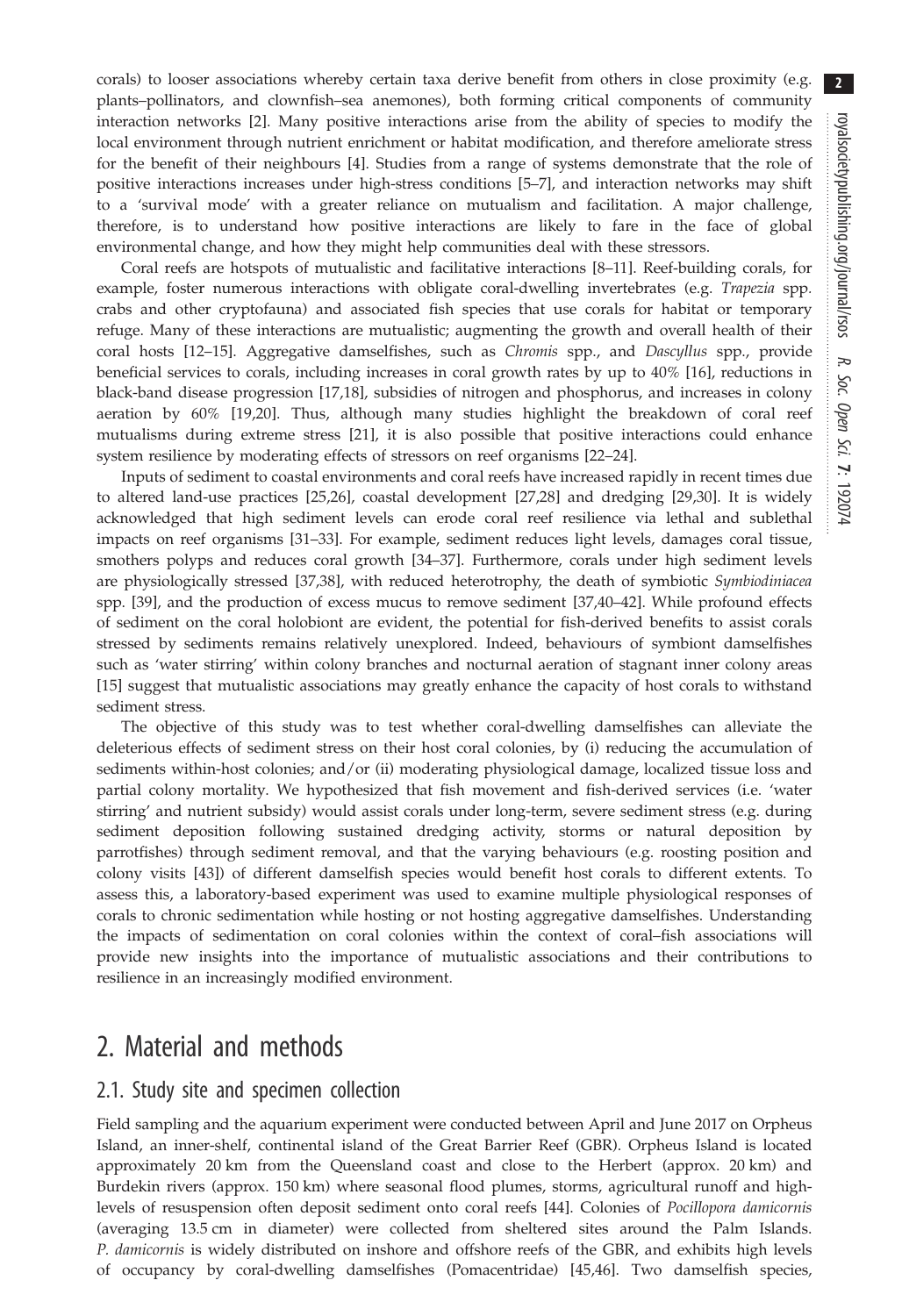Dascyllus aruanus and Pomacentrus moluccensis, were collected from nearby sheltered reef areas using a weak solution of clove oil [\[47,48](#page-10-0)] and hand nets. These two damselfish species are common on the GBR and exhibit high levels of coral occupancy [[45,46](#page-10-0)]. Fishes and corals were transported to the research station and transferred to 25 l flow-through seawater tanks. Corals and fishes were then allowed to acclimate to aquaria conditions for one week. All fishes were subjected to a brief freshwater rinse to remove contaminants [[49\]](#page-10-0) and weighed (wet weight, Kern PCB, John Morris Scientific balance, precision 0.001 g) to determine treatment group biomass. Resident coral cryptofauna (i.e. Trapezia spp. crabs and Alpheus spp. shrimp) remained within their host colonies to simulate a natural coral holobiont system; coral colonies were haphazardly assigned to different treatments so that any influence of these resident cryptofauna, and/or any other variability among individual coral colonies, did not drive differences among sediment and fish treatments.

### 2.2. Aquarium sediment deposition experiment

To test whether coral-dwelling damselfishes reduce the accumulation of sediments within occupied colonies, and thereby moderate deleterious effects of sediment on corals, 72 coral colonies were collected and haphazardly assigned to one of six treatments: (i) no sediment, no fish; (ii) no sediment with P. moluccensis, (iii) no sediment with D. aruanus, (iv) sediment added with no fish, (v) sediment added with P. moluccensis, and (vi) sediment added with D. aruanus. Fish treatments contained four individual damselfish from either of the two fish species, with biomass representative of colonies naturally found in the field [\[24](#page-10-0),[50\]](#page-10-0). *D. aruanus* ranged in size from 20 to 70 mm and weighed from 0.5 to 10.3 g, with an average group biomass of  $11.9 \pm 0.3$  g. P. moluccensis ranged in size from 17 to 59 mm and weighed from 0.3 to 5.7 g, with an average group biomass of  $8.5 \pm 0.6$  g. Diurnal (13.00– 16.00) and nocturnal (20.00–22.00) fishes' behaviours in experimental aquaria were observed four to five times for each fish in each coral colony ( $n = 24$  colonies with 96 fish per fish treatment, per time period), during the course of the experiment. Swimming positions of all *D. aruanus* or *P. moluccensis* in each replicate aquarium were recorded during spot checks  $(n = 5$  diurnal checks, per colony, and  $n = 4$  nocturnal spot checks per colony, each spread out over the course of the experiment), where the observer did not interfere with the fishes' behaviours. Nocturnal spot checks used a white light torch for illumination—each colony was illuminated for less than 10 s and did not induce movement by any of the resident fishes (see [\[43](#page-10-0)] for similar methods). Positional categories included: 'in colony branches' (within branching structure), 'outside colony' (vertically on top or to the side of colony) and 'under' (under colony structure).

Corals and fishes were maintained in outdoor aquaria (25 l volume), that received an inflow of new ambient filtered seawater (approx.  $15 \ln^{-1}$ , re-circulating slowly enough to prevent sediment disruption). Aquaria were also fitted with an air-stone to maintain oxygen saturation of the water, but with sufficiently low air-flow rates to avoid disrupting sediments. Corals and fishes were fed daily to satiation with enriched Artemia salina nauplii. One coral fragment per colony, approximately 5 cm in length, was selected at random from the top planar surface of each colony, during acclimation (prior to adding fish or sediment) and again after 28 days of treatment exposure. Fragments ( $n = 144$ ) were subsequently frozen in liquid nitrogen, transported to James Cook University, and coral tissues were analysed for chlorophyll density, protein density and tissue biomass [\[24](#page-10-0)]. Additional measurements of partial mortality were quantified from photos taken from above the coral at the beginning of the experiment and again after 28 days, after all sediment was removed. The two-dimensional area of the bleached or dead coral tissue was measured using ImageJ software [\[13](#page-10-0),[51,52\]](#page-11-0).

A dose of 14 g of sediment was added to each tank using a funnel to spread the sediment evenly over the coral surface, daily for 28 days. This equated to standardized sedimentation rates of approximately 100 mg cm<sup>-2</sup> d<sup>-1</sup>. We chose 100 mg cm<sup>-2</sup> d<sup>-1</sup> because this was similar to sedimentation rates quantified in the field around the Palm Islands (average approx. 140 mg cm<sup>-2</sup> d<sup>-1</sup>, see electronic supplementary material, text S1, figures S1–S3 and table S1 for specifications on design and deployment). In addition, a level of 100 mg cm<sup>-2</sup> d<sup>-1</sup> was chosen to facilitate comparison with previous research that has explored the impacts of sediment deposition on corals under deposition rates ranging from 0.5 to 600 mg cm<sup>-2</sup> d<sup>-1</sup> in natural and controlled *ex situ* aquaria conditions [\[13,33](#page-10-0),[52](#page-11-0)–[54](#page-11-0)]. While maximum sedimentation rates of greater than 100 mg cm<sup>-2</sup> d<sup>-1</sup> have been reported from around Magnetic Island, near Orpheus Island on the inner-shelf of the GBR [\[55](#page-11-0)], sedimentation rates of 100 mg cm<sup>-2</sup> d<sup>-1</sup> over prolonged periods are generally considered severe within the context of coral reef ecosystems [\[33](#page-10-0)[,53](#page-11-0)]. However, many published studies have relied on sediment trap data to set their experimental treatments, and while this method is commonly used to quantify sediment accumulation rates it can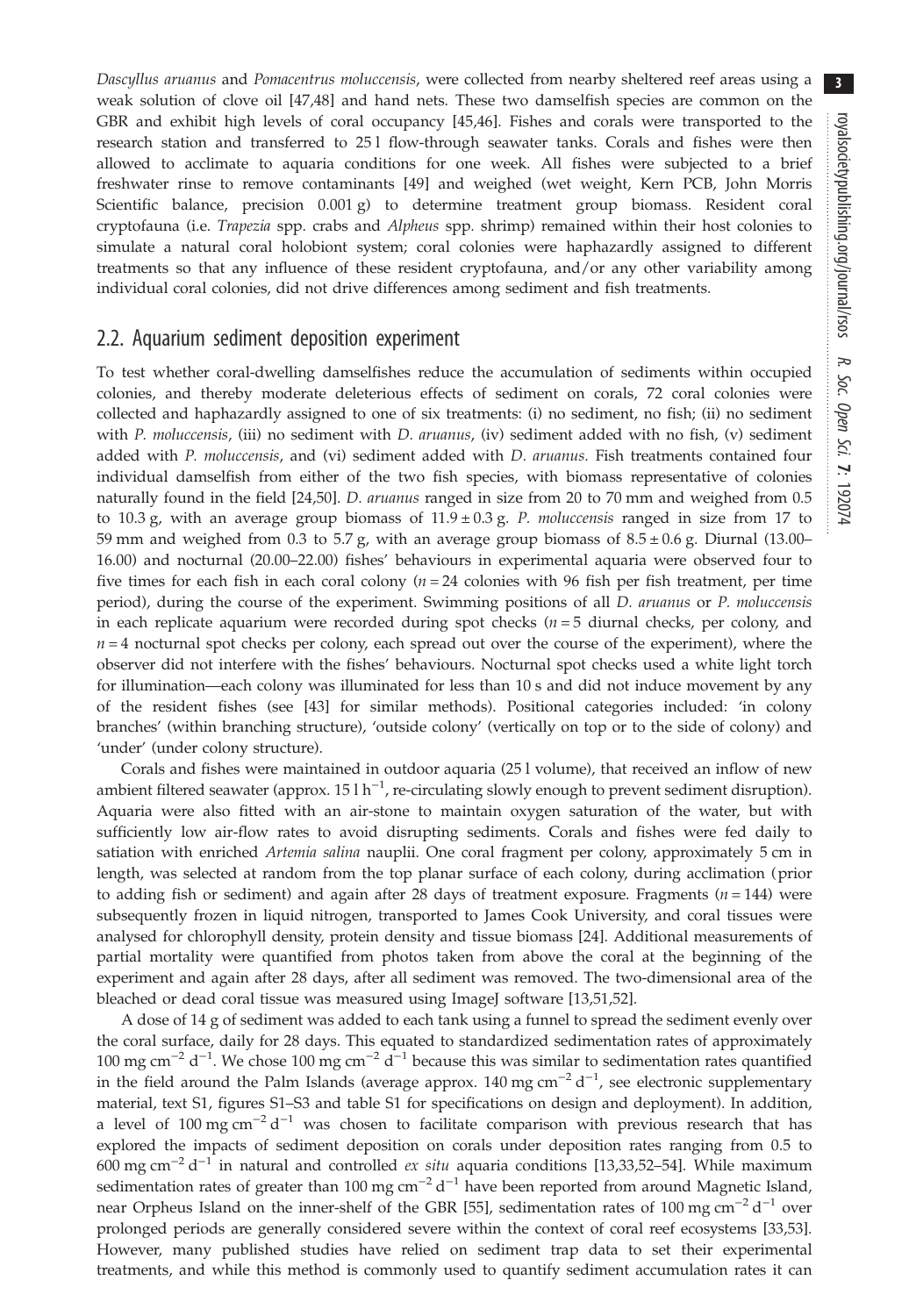both overestimate and underestimate how much sediment is actually deposited on natural benthos [\[56](#page-11-0),[57\]](#page-11-0)). However, the sedimentation rate used herein (100 mg cm<sup>-2</sup> d<sup>-1</sup>) should be viewed as severe sediment deposition equivalent to levels occurring during dredging activities, wave-driven resuspension during tropical storms, and/or through direct deposition of sediments on coral colonies by parrotfishes [[53,58,59](#page-11-0)]. Added sediment consisted of a combination of silicate, carbonate and organic particulates with grain sizes between 63 and  $4000 \mu m$ , in a ratio of 4 (carbonate sediment, 63  $\mu$ m) : 1 (siliciclastic sediment, 63  $\mu$ m) : 2 (90–355  $\mu$ m) : 3 (355–1400  $\mu$ m) : 1 (1400–4000  $\mu$ m), which is consistent with settled inshore sediments around the Palm Islands (see [[60,61\]](#page-11-0) for justification of size classes and sedimentation rates). Sediments were collected from local reefs, dried at 60°C for more than 24 h and sieved into size classes prior to experimental use (see [\[62](#page-11-0)–[64\]](#page-11-0) and electronic supplementary material, table S2 for sediment description and composition). Air-stone and water flow were turned off directly before sediment addition and remained off for 1 h to enable sediment settlement.

Sediments were carefully removed from the bottom of the tank every 3–4 days to mimic natural substrate clearing and to prevent any anoxic microbial build-up in experimental tanks (see electronic supplementary material, text S2, table S3, figure S4). To determine the amount of sediment remaining on the coral at the end of the experiment, each coral was carefully removed from its aquarium, placed into a labelled container full of seawater and shaken until all sediment was removed from the colony. Sediments were allowed to settle for more than 6 h in temporary collection buckets, transferred into labelled containers and transported to James Cook University for further processing. All collected sediments were rinsed with fresh water three times to remove salts, dried at 60°C (Axyos Microdigital Incubator) for more than 4 days, weighed for constant weight (g), sieved into three factions [[65\]](#page-11-0): less than 125 µm (very fine sand and silt), 125–500 µm (fine to medium sand), 500–4000 µm (coarse sand to gravel) and weighed (using Kern PCB, John Morris Scientific balance, precision 0.001 g).

#### 2.3. Data analysis

Variation in the total sediment load remaining on P. damicornis colonies after 28 days in aquaria was examined using a log-transformed linear model. In the model, 'fish presence' (no fish, P. moluccensis, D. aruanus) was treated as a fixed factor and only 'sediment added' treatment colonies were included in the analysis, as all colonies in the 'no sediment' treatment exhibited very low (less than  $(0.3 g)$ ) sediment accumulation during the experiment. Tukey's HSD comparisons were employed post hoc to assess differences among factor levels. Model fit was assessed using residual plots, all of which were satisfactory (normal and homogeneous). To assess whether the grain size distribution of sediments remaining on P. damicornis colonies differed among treatments, a permutational multivariate analysis of variance (PERMANOVA) was used. The PERMANOVA was based on a Euclidean distance matrix of standardized data, and once again fish presence was treated as a fixed factor. Pair-wise tests were used to determine where between factor level differences occurred. Homogeneity of dispersions for the PERMANOVA was tested using a permutation analysis of multivariate dispersions (PERMDISP). A canonical analysis of principle components (CAP) was employed following the PERMANOVA to visualize significant groupings, although grain size distributions were better visualized as bar graphs (see electronic supplementary material, figure S5).

Partial colony mortality of host P. damicornis colonies was analysed using a beta regression model with sediment and fish as interacting fixed factors. Due to the proportional nature of the data, the beta-binomial distribution with a logit-link was the most appropriate [[66\]](#page-11-0). However, as this distribution is bounded between 0 and 1, a small constant (0.001) was added across the dataset. Model fit was assessed using residual plots, as above. Following the beta regression model, treatment comparison differences were assessed using least-square means (lsmeans) multiple comparisons post hoc (with a Tukey's correction).

Differences in coral tissue components (total chlorophyll, proteins and tissue biomass) were examined using two-way ANOVAs with sediment and fish treatments initially fitted as interacting fixed factors. Coral tissue components data were log-transformed. Tukey's HSD post hoc comparisons were used to examine between treatment differences. When interaction terms were not significant, additive models (sediment treatment + fish treatment) were performed. Model fit was assessed using residual plots, all of which were satisfactory (normal and homogeneous). Tissue components at the start of the experiment and after 28 days (end) were analysed separately, as all tissue component comparisons at the beginning were not significantly different.

Pearson's  $\chi^2$  goodness-of-fit tests  $(\chi^2)$  were used separately for each damselfish species to determine non-random variation in diurnal and nocturnal fish position around host coral colonies in aquaria.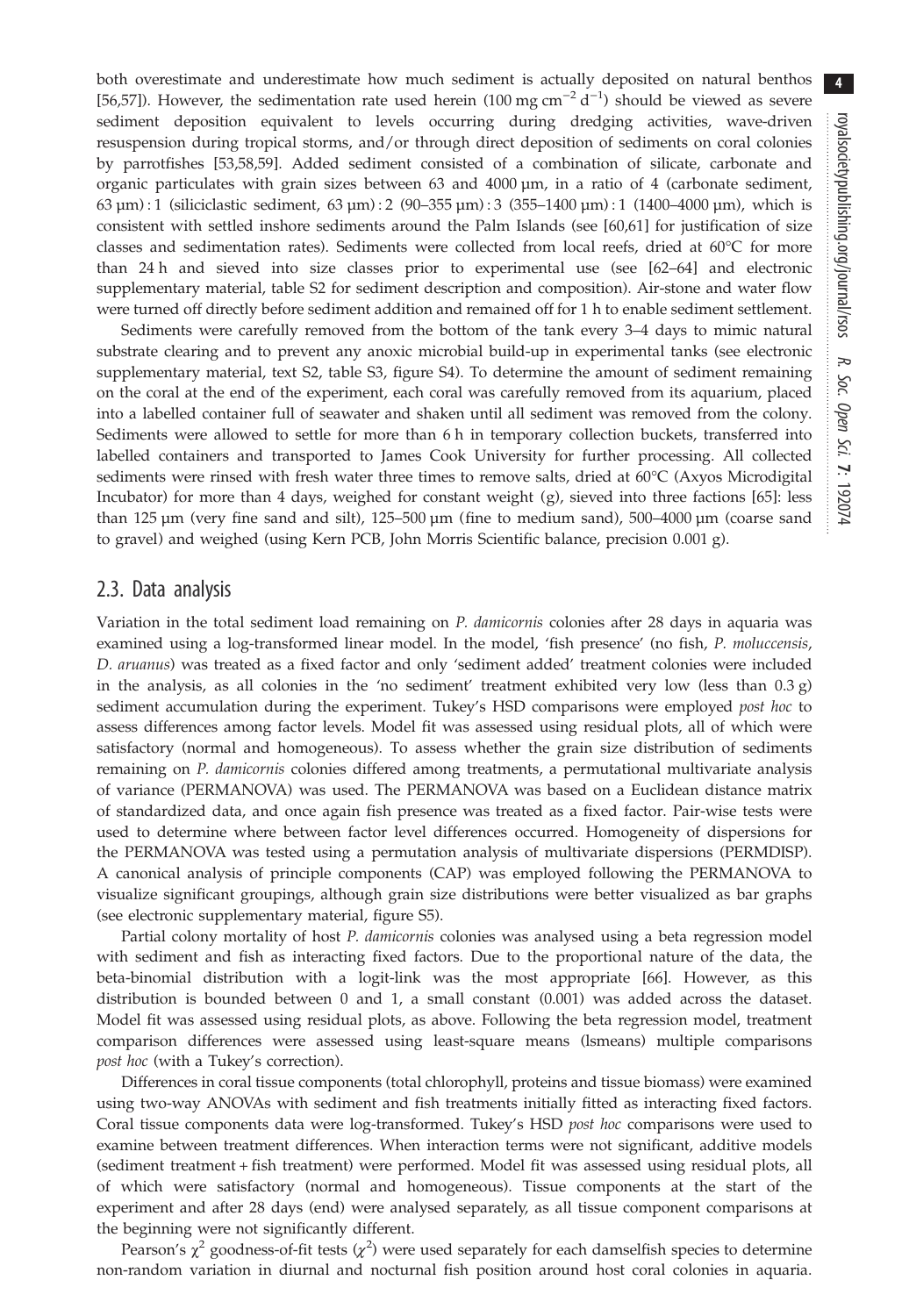<span id="page-4-0"></span>

Figure 1. (a) Remaining sediment on P. damicornis colonies (approx. 13.5 cm diameter) after 28 days of approximately 14 q of sediment deposition in experimental aquaria sediment added corals.  $n = 12$  coral treatments (except corals with sediment added, in which a colony died on day 25 and was removed from analysis). Treatments included colonies with different fishes (no fish, three P. moluccensis and three D. aruanus) and sediment (no sediment and with sediment added at a rate of approximately 100 mg cm $^{-2}$  d $^{-1}$ for 28 days). Error bars show s.e. As values for no sediment treatments were very low (less than 0.29 g), they were not included in this figure. Bar colours represent grain size fractions as follows: dark grey is coarse (500–4000 µm), grey is medium (125–500 µm) and white is fine (0-125 µm) sediment. (b) Average levels of whole P. damicornis colony partial mortality, measured after 28 days of experimental fish and sediment treatments.

Diurnal and nocturnal positions were the count of multiple observations (the sum of  $n = 5$  and  $n = 4$ ) observations, respectively, treated as replicates rather than repetitive time points). This was deemed appropriate for the categorical nature of the spatial position data. All analysis was performed in the statistical software R [\[67](#page-11-0)] using the betareg [\[66](#page-11-0)], multcomp [\[68](#page-11-0)] and *Ismeans* [[69\]](#page-11-0) packages. Multivariate analysis was performed in PRIMER 7.0 PERMANOVA+.

## 3. Results

## 3.1. Fishes' removal of sediment in aquaria

The total weight of accumulated sediment on host corals varied according to the presence or absence of specific host fishes  $(F_{2,33} = 28.22, p < 0.001,$  figure 1a; electronic supplementary material, table S3). Sediment commonly pooled on the upper horizontal surfaces of the coral colonies, with the majority becoming trapped within branch connection points. Sediment treatment colonies of P. damicornis hosting D. aruanus exhibited the lowest levels of accumulated sediment (approx.  $10 \pm 2.6$  g), which was twofold less than sediment treatment colonies hosting P. moluccensis (approx.  $22 \pm 3.9$  g, Tukey's HSD:  $p = 0.002$ ), and nearly fivefold less than vacant sediment treatment colonies (approx.  $49 \pm 6.3$  g, Tukey's HSD: D. aruanus,  $p < 0.001$ ; P. moluccensis,  $p = 0.002$ ; see electronic supplementary material, table S4). Sediment grain size fractions left on P. damicornis colonies after 28 days varied by treatment (PERMANOVA: pseudo- $F_{2,33} = 3.0615$ , p(perm) = 0.0485; electronic supplementary material, table S5 for homogeneity of sediment grain size distributions), with higher amounts of medium and coarse sediments removed from fish treatment colonies. Pairwise tests revealed that grain size fractions of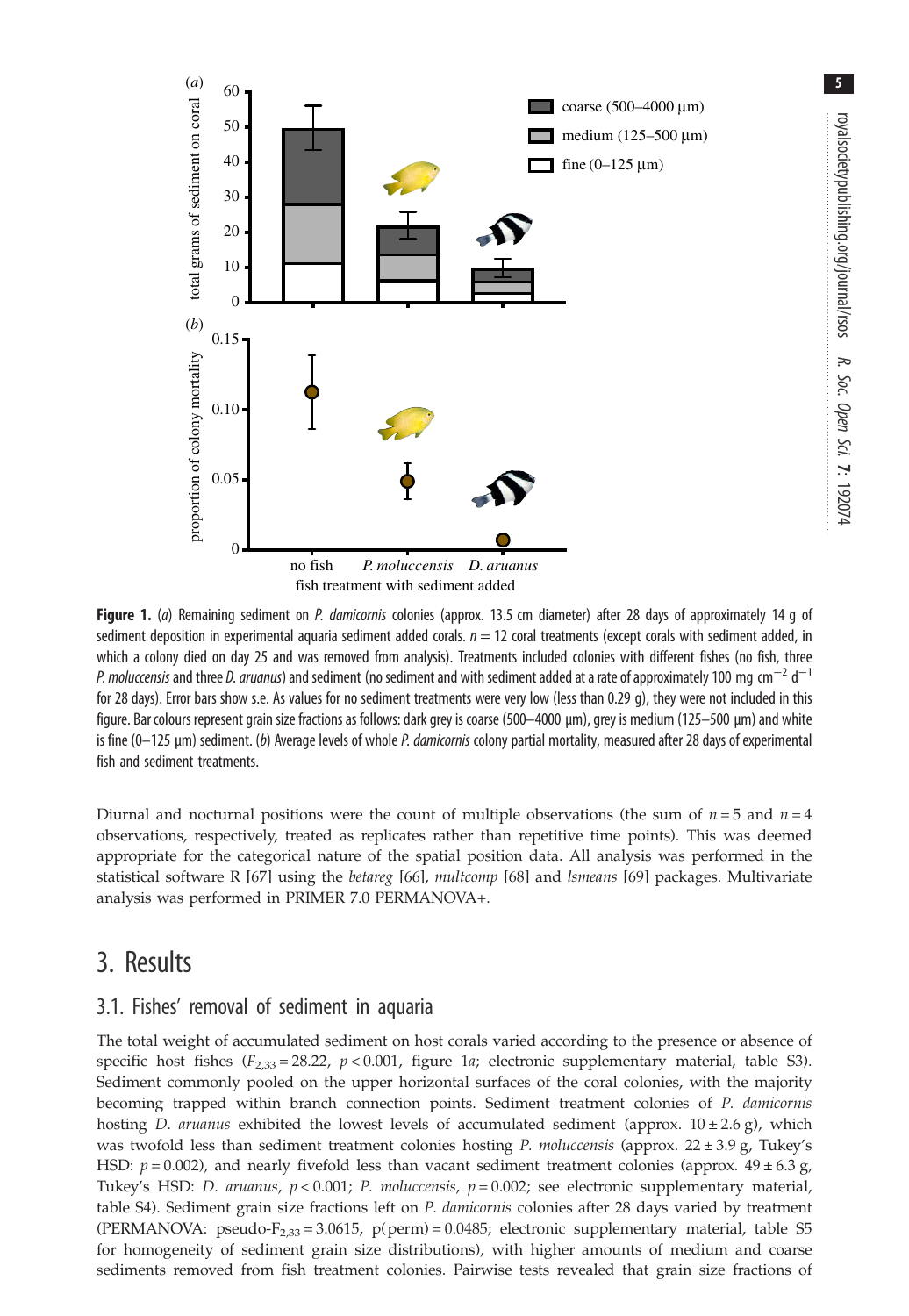sediment remaining on colonies were significantly different between fish-absent colonies and D. aruanus present colonies ( pairwise test,  $t = 2.061$ ,  $p(perm) = 0.041$ ) and *P. moluccensis* present colonies ( pairwise test,  $t = 2.177$ ,  $p = 0.028$ ). However, grain size fractions on colonies did not differ between colonies with D. aruanus and P. moluccensis (pairwise test,  $t = 1.304$ ,  $p(perm) = 0.2095$ ). Sediments remaining on nonsediment treatment colonies were very low (less than  $0.29 g$ ) for all three treatments and were probably a result of residual sediments within the aquarium system.

Partial colony mortality was explained by the presence or absence of fish under sediment stress (electronic supplementary material, figure S6). Sediment-free colonies of P. damicornis did not exhibit any signs of partial mortality, and colonies subjected to daily sediment treatments exhibited an average of 5.6% partial mortality over the course of 28 days, ranging from less than 1% to 32% [\(figure 1](#page-4-0)b). Areas of partial mortality were usually limited to the site where sediments directly settled, and generally, there were no visible impacts on the healthy coral tissue that was located less than 1 cm away from the impacted tissue. The highest average partial mortality  $(11.2\% \pm 0.03)$  was observed in the sediment addition with no fish treatment ([figure 1](#page-4-0)b), which was twofold higher than the partial mortality of colonies with P. moluccensis  $(4.9\% \pm 0.01)$ , (Ismeans: (no fish versus P. moluccensis)  $p <$ 0.05), and fourfold more than colonies with *D. aruanus* (Ismeans: (no fish versus *D. aruanus*)  $p < 0.001$ ). Host colonies with sediment added and *D. aruanus* exhibited very low partial mortality (less than 1%). Indeed, partial colony mortality on sediment-added colonies with D. aruanus was not significantly different from that of sediment-free colonies (electronic supplementary material, tables S6 and S7).

### 3.2. Impacts of sediment and fishes on coral tissues

Prior to sediment and fish treatments, chlorophyll density ( $\bar{x} = 5.4 \pm 0.4 \,\mu$ g cm<sup>-2</sup>), protein concentration  $(\bar{x} = 1.8 \pm 0.5 \text{ mg cm}^{-2})$  and tissue biomass  $(\bar{x} = 1.9 \pm 0.0 \text{ mg cm}^{-2})$  were not significantly different among treatments (ANOVA, total chlorophyll (sediment\*fish):  $F_{2,59} = 0.165$ ,  $p = 0.849$ ), total protein (sediment\*fish):  $F_{2,66} = 1.486$ ,  $p = 0.234$ ; tissue biomass (sediment\*fish):  $F_{2,66} = 1.244$ ,  $p = 0.295$ ) ( $p > 0.05$ for all other factors for the three tissue components, see electronic supplementary material, table S8). After 28 days of sediment and fish treatments, there were reductions in coral tissue components in sediment-added colonies with no damselfish ([figure 2](#page-6-0)).

Overall, corals exposed to sediments and hosting *D. aruanus* exhibited the lowest coral tissue stress. Specifically, chlorophyll levels in colonies stressed by sediments and hosting *D. aruanus* were twofold higher (7.37 ± 1.18 µg cm<sup>-2</sup>) compared with colonies stressed with sediment but not hosting fish (3.24 ± 0.59 µg cm−<sup>2</sup> ), which was statistically significant (Tukey's HSD post hoc: p < 0.05). By contrast to D. aruanus, P. moluccensis had no significant effect on chlorophyll levels [\(table 1;](#page-6-0) electronic supplementary material, table S8). The interaction between sediments and fish treatment was not significant for chlorophyll (ANOVA:  $F_{2,61} = 1.216$ ,  $p = 0.304$ ).

Patterns in total protein concentration at the end of the experiment were similar to those for total chlorophyll in that colonies hosting *D. aruanus* had the highest total protein levels [\(figure 2](#page-6-0)b). Despite the higher protein levels in colonies hosting *D. aruanus*, the only statistically significant difference occurred between colonies with no sediment added and hosting *D. aruanus* (2.22 ± 0.2 mg cm<sup>-2</sup>) and colonies with sediment added, but with no fish  $(1.25 \pm 0.2 \text{ mg cm}^{-2})$ , Tukey's HSD post hoc:  $p < 0.01$ ; [figure 2](#page-6-0)b, [table 1\)](#page-6-0). Again, the interaction between sediments and fish treatment for protein content was not significant (ANOVA:  $F_{2.65} = 2.682$ ,  $p = 0.076$ ). Finally, no significant differences in tissue biomass were detected among treatments at the end of the experiment (ANOVA: (fish effect)  $F_{2.65}$  = 2.631,  $p = 0.079$ ; [table 1](#page-6-0) and [figure 2](#page-6-0)c; electronic supplementary material, table S8).

## 3.3. Spatial position of damselfishes in aquaria

Diurnal and nocturnal positions differed between *D. aruanus* and *P. moluccensis* [\(figure 3\)](#page-7-0). During the day D. aruanus swam less than 80% of its time outside the colony branches, mainly on top of the colony  $(\chi^2 =$ 174, d.f. = 2,  $p < 0.001$ ). By contrast, P. moluccensis spent most of its time within the branches or under the colony  $(\chi^2 = 69, d.f. = 2, p < 0.001)$ . However, at night, *D. aruanus* preferentially slept within host colony branches  $(\chi^2 = 469, d.f. = 2, p < 0.001)$ , while *P. moluccensis* was less specific about roosting locations, spending nearly equal time in the colony, outside the colony or under the colony ( $\chi^2$  = 1.2, d.f. = 2,  $p = 0.56$ ).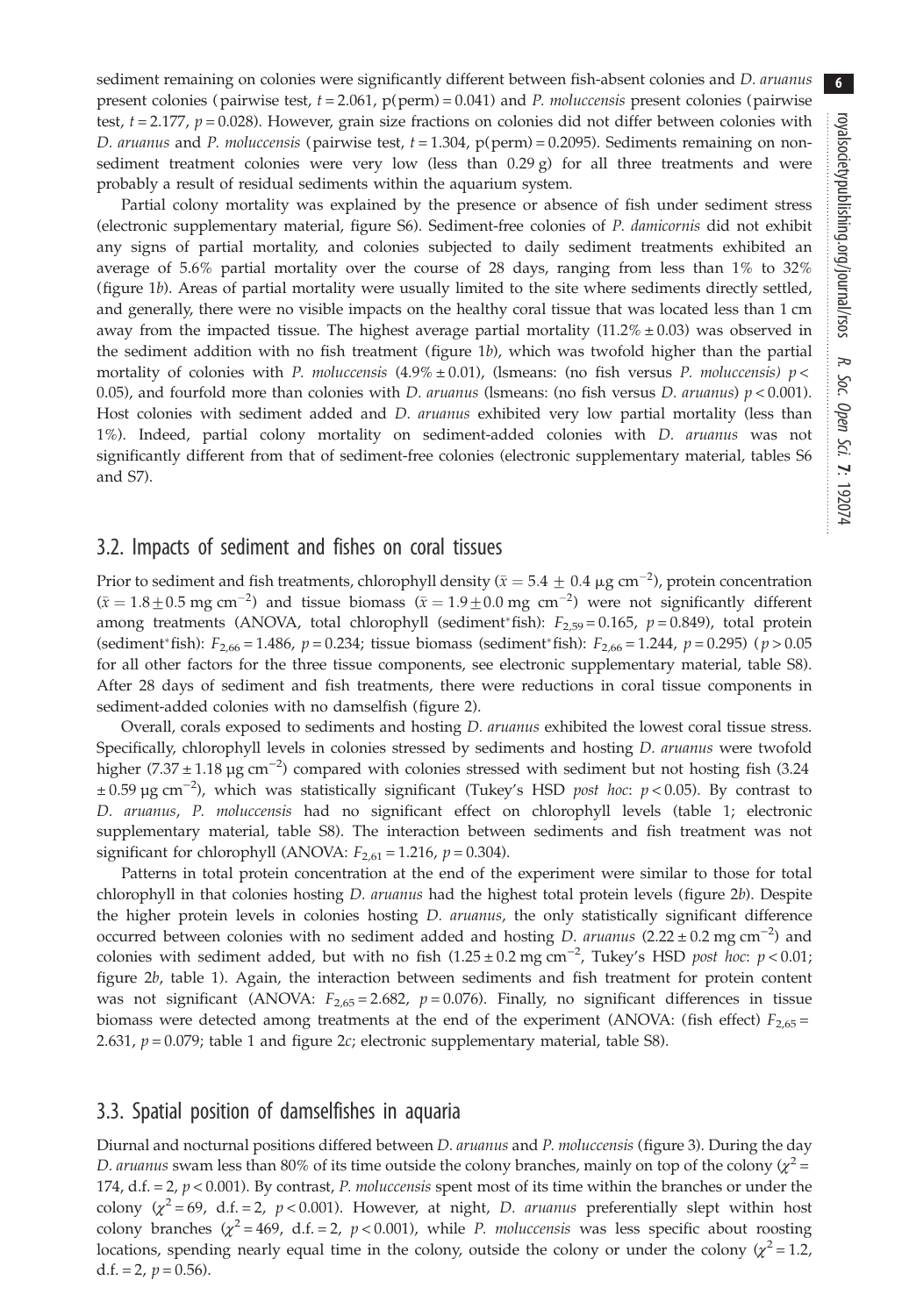<span id="page-6-0"></span>

Figure 2. Sample fragment tissue compositions at the end of 28 days of experimental sediment and fish treatments: (a) total chlorophyll (chl  $a$  + chl  $\zeta$   $\mu$ g cm<sup>-2</sup>), (b) protein (mg cm<sup>-2</sup>), (c) tissue biomass (ash-free dry weight, mg) for P. damicornis colonies in experimental aquaria with different fishes (no fish, three P. moluccensis and three D. aruanus) and sediment treatments (no sediment: white dots and with sediment added at a rate of approx. 100 mg cm $^{-2}$  d $^{-1}$ : grey dots for 28 days). Error bars show s.e. Refer to table 1 and electronic supplementary material, table S8 for comparisons among treatments.

|  |  |  |  |  |  | Table 1. Tukey's HSD post hoc for multiple comparisons of tissue components (total chlorophyll, total protein and tissue       |  |  |
|--|--|--|--|--|--|--------------------------------------------------------------------------------------------------------------------------------|--|--|
|  |  |  |  |  |  | biomass) from two-way additive ANOVAs (sediment treatment + fish treatment) and p-values. Significant p-values are in italics. |  |  |

| tissue component  | comparison                    | <i>p</i> -value |
|-------------------|-------------------------------|-----------------|
| total chlorophyll | P. moluccensis $-$ D. aruanus | 0.5154          |
|                   | P. moluccensis $-$ no fish    | 0.1492          |
|                   | D. <i>aruanus</i> – no fish   | 0.0117          |
| total protein     | P. moluccensis $-$ D. aruanus | 0.1686          |
|                   | P. moluccensis $-$ no fish    | 0.2667          |
|                   | D. <i>aruanus</i> – no fish   | 0 0063          |
| tissue biomass    | P. moluccensis $-$ D. aruanus | 04217           |
|                   | P. moluccensis $-$ no fish    | 0.9128          |
|                   | D. $aruanus - no fish$        |                 |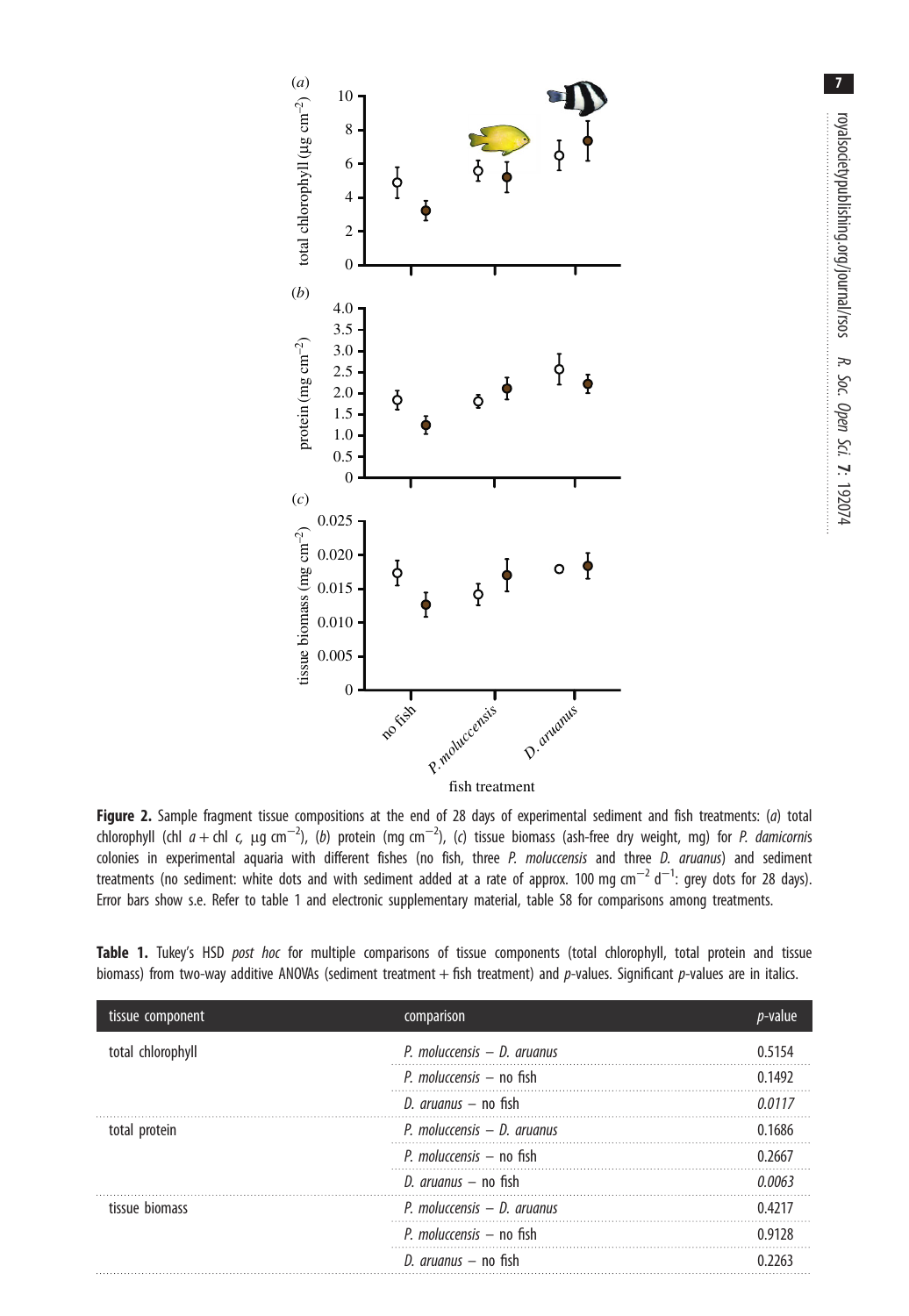8

<span id="page-7-0"></span>

Figure 3. Average nocturnal (approx. 21.00) position (proportion  $\pm$  s.e.) of P. moluccensis and D. aruanus in relation to small (approx. 13.5 cm diameter) P. damicornis colonies in experimental aquaria (25 l cylindrical tanks) at Orpheus Island Research Station. Half of the total coral colonies ( $n = 72$ ) were exposed to sediment treatments. Fish treatment and numbers:  $n = 72$ D. aruanus on 24 colonies and  $n = 72$  P. moluccensis on 24 colonies.

## 4. Discussion

This study demonstrates that the presence of coral-dwelling fishes reduces accumulation of sediment on host corals during high sedimentation conditions, and thereby moderates the localized tissue damage caused by sediments. Moreover, colonies with fishes had higher chlorophyll and protein concentrations compared with unoccupied corals when subjected to severe sediment stress. These results suggest that coral-dwelling damselfishes and, potentially, other cryptofauna provide a 'housekeeping service' to branching corals, adding to the growing list of recognized indirect and direct services that fishes provide to host corals [[15,19,20](#page-10-0),[50\]](#page-10-0). D. aruanus, in particular, had strong mutualistic effects on its coral host, as high sediment-exposed coral colonies hosting *D. aruanus* had equivalent levels of partial mortality to coral colonies that were not exposed to any sediments. Consequently, fish presence can negate the negative impacts of severe sediment deposition (e.g. following direct deposition by parrotfishes [\[59,70](#page-11-0)], or heavy wave action) on coral physiology, potentially leading to higher fitness in corals with associated fishes due to larger energy reserves (i.e. nutrients and photosynthetic efficiency), increased overall growth [[16,24](#page-10-0)[,71](#page-11-0),[72\]](#page-11-0), increased reproductive output [[15\]](#page-10-0) and enhanced colony resilience.

The removal of sediments from host corals has been demonstrated previously for coral-dwelling crabs (Trapezia spp.) and shrimps (Alpheus spp.), which can generate significant increases in coral growth in the field [[13,](#page-10-0)[52,73](#page-11-0)]. However, levels of sediment removal (or limited accumulation) by D. aruanus and P. moluccensis (recorded here) were much greater (approx. 95% of sediments removed) than those recorded for Trapezia spp. crabs (less than or equal 60%, as reported in [[13\]](#page-10-0)). While sediment removal by coral-dwelling Trapezia spp. crabs may be intentional [\[13](#page-10-0)], sediment removal by fishes may be more indirect and unintentional, caused primarily by their movements in and around the coral, but also via other mechanisms such as (i) additional coral mucus production through abrasion and impairment [\[73](#page-11-0),[74\]](#page-11-0), (ii) enhanced coral polyp expansion and cilia movement [\[73,75](#page-11-0)], and (iii) inadvertent or passive removal due to capture of sediment in gills [[76\]](#page-11-0). Active removal of sediment by damselfishes appears to be less frequent, but not uncommon. Indeed, we observed damselfishes deliberately removing sediment particles by picking them up in their mouths in this experiment (also seen previously in *D. marginatus* [[15\]](#page-10-0)), or blowing them off the coral to clear their preferred roosting areas and to tend to their habitat area [\[15](#page-10-0),[77\]](#page-11-0). Damselfishes also appear to be effective at clearing sediments around the base of coral colonies, excavating areas under the branches. This activity would allow for further coral expansion around coral attachment points and deter detrimental bacterial activity, anoxia (present in the sand [\[78,79\]](#page-11-0)) or disease in coral colonies [[30\]](#page-10-0).

The effectiveness of damselfishes in moderating sediment deposition varied between the two focal damselfish species, which may be attributable to the strength and intensity of interactions between the fishes and P. damicornis colonies. For example, D. aruanus exhibited high levels of colony visits (potential water stirring behaviour and nutrient subsidy) and sleeps exclusively within its host colony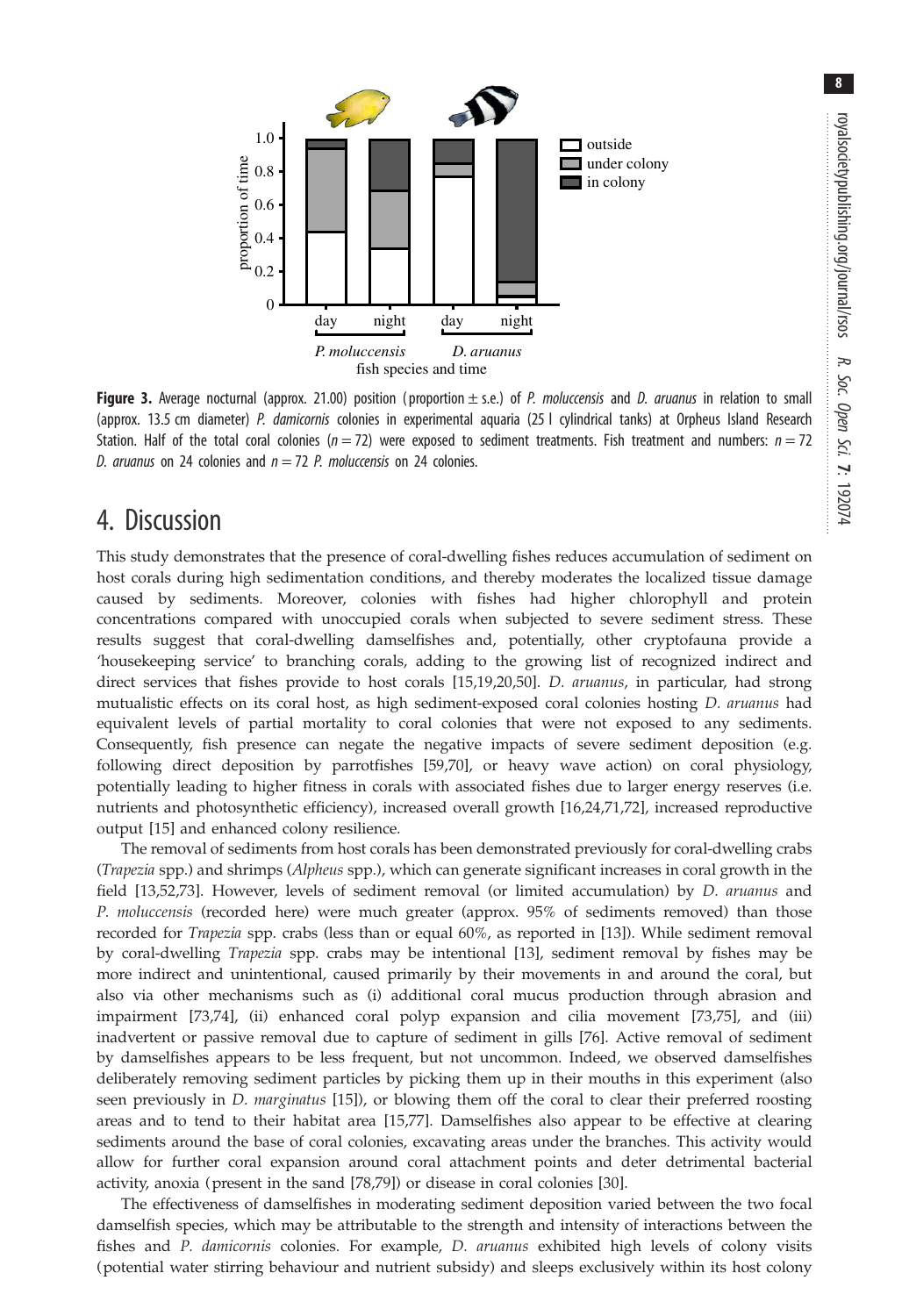branches [[43\]](#page-10-0). By contrast, P. moluccensis is less regular in its nocturnal roosting position and exhibits fewer colony visits ([figure 3\)](#page-7-0). Furthermore, the extent of sediment removal by fishes is probably greatest, and most beneficial, at the very beginning of sediment exposure, and at night when oxygen levels within the inner branches decline [[80\]](#page-11-0). This is supported by the fact that during daily sediment doses and at night, *D. aruanus* retreat or roost within the branches of their colony, subsequently augmenting colony aeration and water flow [[20\]](#page-10-0).

This study suggests the importance of some mutualistic or facilitative interactions may become greater as abiotic stress levels increase, as seen in terrestrial systems [[2](#page-9-0)[,6,7\]](#page-10-0). Consequently, the positive net effect of hosting damselfishes on corals [\[2\]](#page-9-0) is likely to be heavily context-dependent and may be particularly important for specific coral colonies on sheltered, inshore reefs, where negative impacts of nutrientladen terrigenous sediments are the most pervasive [\[81,82](#page-11-0)]. This notion is supported by previous results which have highlighted that the positive impacts of aggregating damselfishes on coral growth are highest in sand patches and reef slope/base areas [[50,](#page-10-0)[83\]](#page-11-0). Moreover, *D. aruanus*, *P. moluccensis* and other coral-inhabiting damselfishes are most commonly found on corals located in sheltered (flow less than 21.2 cm s<sup>-1</sup>, see [\[84](#page-11-0),[85](#page-11-0)]), reef/sand edge environments [[83,86\]](#page-11-0). Sheltered sites with low hydrodynamic energy facilitate the settlement of finer sediments suspended in the water column [[37,](#page-10-0)[55](#page-11-0)], maximizing sedimentation rates that can lead to the smothering of corals, a common phenomenon on many inshore reefs [[31](#page-10-0)]. As a result, there is spatial congruency between where the damselfishes with greater positive coral interactions are located and the strength of their benefits to host coral at the scale of habitats, as there are often branching corals on inshore sites [\[87](#page-11-0)–[89\]](#page-11-0). Since removal of symbiont fishes lowers coral growth and reproduction rates [[15\]](#page-10-0), the loss of resident fishes will probably have a detrimental effect on coral colony health under high sedimentation, similar to bleaching conditions [[24\]](#page-10-0).

It should be noted that explicitly uncoupling the impacts of fish presence and/or cryptofauna presence (i.e. coral benefiting services) with sediment removal on coral health will require additional tests of the physical mechanisms in isolation. The interaction nature between damselfishes and different coral taxa, will certainly produce different levels of sediment removal due to colony morphology and damselfish use and abundance [[43,45](#page-10-0)[,90,91](#page-11-0)]. While the presence of resident cryptofauna has been demonstrated to impact the behaviour of corallivorous fishes and other predators [\[50](#page-10-0),[92\]](#page-11-0), no impacts on resident damselfishes have been previously documented. Furthermore, as cryptofauna were standardized across experimental corals (natural cryptofauna left in corals and the coral colonies haphazardly allocated to treatments) to retain a natural coral holobiont, fish behaviour and impacts on coral health reported here are in addition to the natural coral holobiont processes. Removing such cryptofauna from coral colonies would reduce the ecological relevance of this study.

In some circumstances high levels of sediment deposition on reefs is associated with increased turbidity levels [\[55](#page-11-0)], and such high turbidity levels can also alter fishes' behaviours [[93,94](#page-11-0)]. For example, reduced foraging distances exhibited by damselfishes in high water flow conditions [[43](#page-10-0)[,95](#page-12-0)] or turbid water [\[96](#page-12-0),[97\]](#page-12-0), will alter the nature of damselfish–coral interactions, resulting in variable amounts of sediment removed during sedimentation events [[16,43\]](#page-10-0). This is important as our method of sediment delivery, funnelling sediment onto corals, has a minimal effect on turbidity levels and associated fish behaviour. However, while high sediment deposition on corals is often associated with high turbidity [\[30,36](#page-10-0)], deposition of fine sediments is just one range of processes by which sediment can be deposited on corals. Consequently, conditions with high sedimentation but low turbidity can also occur on reefs. For example, high sediment deposition by parrotfishes can play a major role in sediment accumulation at local scales, independent of background turbidity levels [\[59](#page-11-0)[,98](#page-12-0)–[100](#page-12-0)]. Indeed, scraping parrotfishes, such as Scarus rivulatus, are abundant on inner-shelf reefs of the GBR [[101,102\]](#page-12-0), and therefore contribute substantially to sediment dynamics on these reefs [\[59,70](#page-11-0),[103](#page-12-0)]. Furthermore, scraping parrotfishes rework existing settled sediment (the composition and size of sediments used herein was based on settled sediments in the Palm Islands) rather than producing 'new' sediments through bioerosion like excavating parrotfishes [[59,](#page-11-0)[104](#page-12-0)]. As such, the sediments used herein are likely to reflect those that parrotfishes interact with and deposit on reefs around the Palm Islands.

The sediment levels used in the present study were designed to reflect severe, prolonged sediment deposition. As such, the levels used herein are higher than average background sedimentation levels that are often reported [\[55](#page-11-0),[57\]](#page-11-0). However, prior research has documented that select natural coral populations experience sediment deposition rates exceeding 200 mg cm<sup>-2</sup> d<sup>-1</sup> [[33](#page-10-0)], which is considerably higher than the sedimentation levels used in the current experiment. Nevertheless, the severe sedimentation levels used herein are uncommon in coral reef ecosystems and our results revealing the positive effects of fishes on corals should be interpreted within this context. Our study represents a step forward in determining the nature of fish–coral interactions under sediment stress, and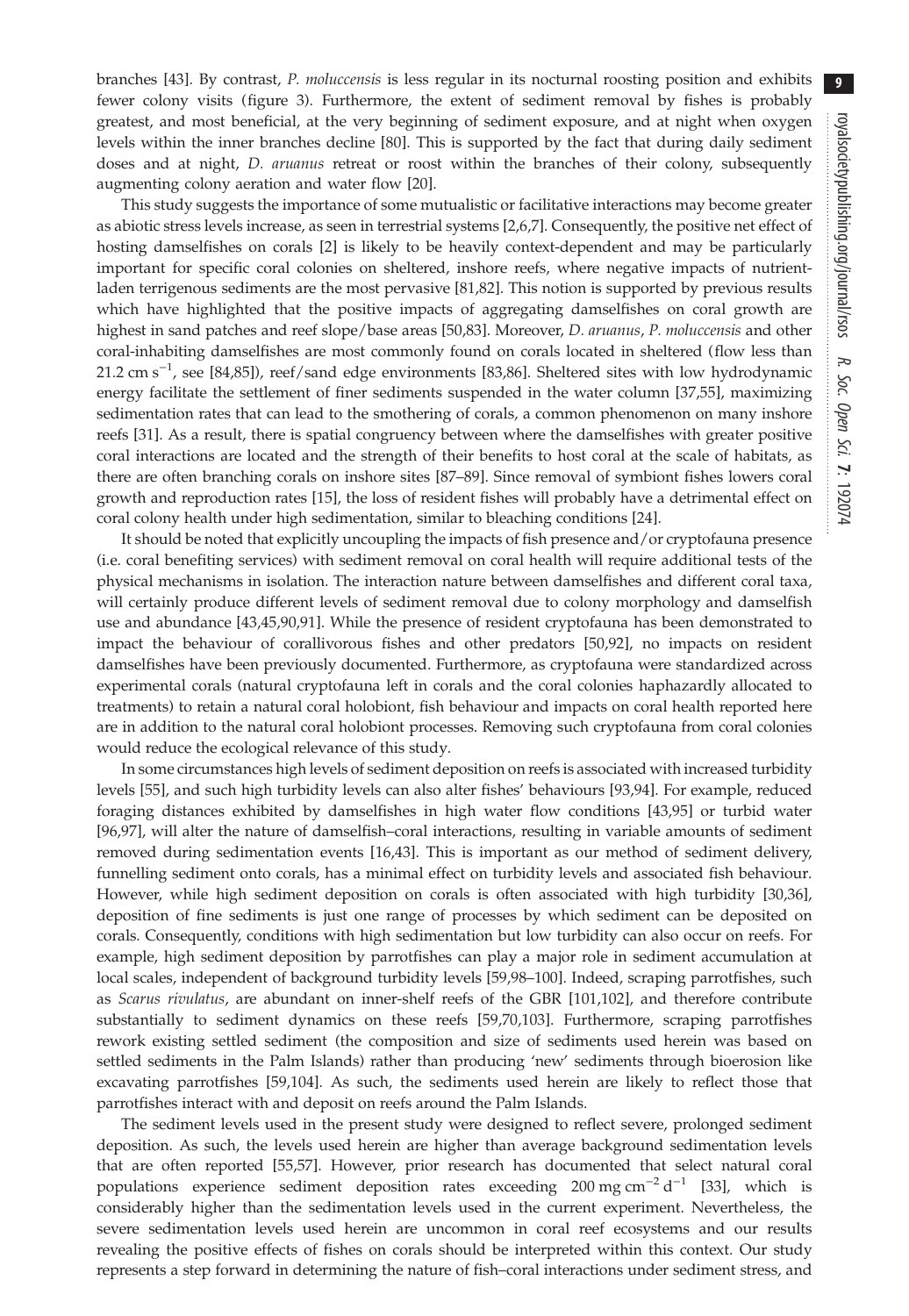$10$ 

<span id="page-9-0"></span>highlights that a positive interaction can occur in certain circumstances. There is scope for future research to explore the relationship between fishes and corals under a more nuanced range of sedimentation levels, additional branching morphologies/taxa, and other non-visible and sublethal impacts.

The above point also highlights the ongoing knowledge gaps in our basic understanding of sediment dynamics on coral reefs (i.e. understanding links between turbidity levels, sedimentation rates and sediment accumulation on the benthos) [[55,57](#page-11-0)[,105\]](#page-12-0) and how best to quantify these processes [[56,](#page-11-0)[106](#page-12-0)]. Indeed, while sediment traps have been the mainstay of measuring sedimentation for decades, a burgeoning body of evidence is highlighting that they do not measure sedimentation, but instead quantify a 'trapping rate' and only trap a subset of the sediment passing over coral reef ecosystems [\[56](#page-11-0),[57,](#page-11-0)[107](#page-12-0)]. Sediment traps, therefore, may only provide a partial, and potentially biased, view of sediment dynamics on coral reefs. As such, we are far from a comprehensive understanding of sediment dynamics in coral reef ecosystems. Such an understanding will be critical if we are to accurately calibrate experiments to fully assess the impacts of sediments on the multitude of organisms that inhabit coral reefs, and the interactions between these organisms.

Increased sediment inputs are one of the main stressors driving the degradation of reefs [\[36](#page-10-0),[88,](#page-11-0)[108](#page-12-0)]. The impacts of these sediments on coral reef ecosystems range from sublethal effects on individual coral colonies, to sediment-driven regime shifts altering the functioning of benthic communities [\[109\]](#page-12-0). This study demonstrates that small aggregating damselfishes can help the existing coral holobiont alleviate the negative effects of sediments deposited on corals under severe sediment deposition, by removing sediments and enhancing coral colony survival. Such benefits have the potential to act as stabilizing forces, facilitating the persistence and growth [\[16](#page-10-0)[,110](#page-12-0),[111](#page-12-0)] of the coral holobiont (including endosymbionts and exosymbionts) in the face of anthropogenic and natural stressors [\[22,23](#page-10-0)]. These positive interactions link high diversity to high productivity under stressful environmental conditions [\[5\]](#page-10-0), increasing survivorship of interacting species in the face of certain global climate change conditions. Unfortunately, mutualist damselfishes, those proposed to offer the greatest benefits to corals under high sediment stress, are also some of the most sensitive fishes to environmental changes [\[90](#page-11-0)]. As such, these important mutualisms may become less prevalent with ongoing reef degradation, limiting the propensity of fishes to support coral colony health when exposed to widespread environmental change. By developing a mechanistic understanding of the association between ecologically important aggregating damselfishes and their coral hosts, this study sheds new light on the manifestation of context-dependent symbioses in coral reef systems.

Ethics. This project was implemented in accordance with the Great Barrier Reef Marine Park Authority permit (G17/ 379187.1 and G15/38002.1), James Cook University Animal Ethics Permit (A2351) and James Cook University General Fisheries Permit (170251). All corals and damselfishes were returned to the site of collection (following JCU Ethics permit A2351), and select coral fragments (less than 8 cm in length) were sacrificed for further laboratory tissue analysis, per GBRMPA permit G17/379187.1 None of the corals or damselfishes collected were protected species.

Data accessibility. All data regarding sediments, coral mortality and tissue composition for P. damicornis corals in aquaria are available from the Dryad Digital Repository: [https://datadryad.org/stash/share/TVDVmDFr1X0ijVL4aCdfru](https://datadryad.org/stash/share/TVDVmDFr1X0ijVL4aCdfru-k7mQyd4WjoryQVIIPjLo)[k7mQyd4WjoryQVIIPjLo](https://datadryad.org/stash/share/TVDVmDFr1X0ijVL4aCdfru-k7mQyd4WjoryQVIIPjLo) [\[112\]](#page-12-0).

Authors' contributions. This paper has multiple authors and our individual contributions: T.J.C., M.S.P. and M.O.H. designed the study. T.J.C., M.J.M. and M.Y.H. conducted the fieldwork and data collection. T.J.C. and S.B.T. completed the data analysis and T.J.C. and M.O.H interpreted the data. T.J.C., M.S.P. and M.O.H, wrote the manuscript. All authors contributed critically to drafts, have read and approved the final manuscript. Competing interests. We declare we have no competing interests.

Funding. This research was funded by the Australian Research Council to the ARCCOE for Coral Reef Studies CE140100020 and James Cook University. The funders have no role in study design, data collection and analysis, decision to publish, or preparation of the manuscript. This research was funded by James Cook University and the ARC Centre of Excellence for Coral Reefs Studies.

Acknowledgements. We thank the Orpheus Island Research Station staff, Dan Roberts, Molly Scott, Taylor Whitman, Alejandro Usobiaga, Allison Paley and Andrew Negri for their field support and technical assistance.

# **References**

- 1. Stachowicz JJ. 2001 Mutualism, facilitation, and the structure of ecological communities. Bioscience 51, 235–246. ([doi:10.1641/](http://dx.doi.org/10.1641/0006-3568) [0006-3568\)](http://dx.doi.org/10.1641/0006-3568)
- 2. Bruno JF, Stachowicz JJ, Bertness MD. 2003 Inclusion of facilitation into ecological theory. Trends Ecol. Evol. 18, 119–125. ([doi:10.1016/](http://dx.doi.org/10.1016/S0169-5347(02)00045-9) [S0169-5347\(02\)00045-9](http://dx.doi.org/10.1016/S0169-5347(02)00045-9))
- 3. Schmitt RJ, Holbrook SJ. 2003 Mutualism can mediate competition and promote coexistence. Ecol. Lett. 6, 898–902. [\(doi:10.1046/j.1461-](http://dx.doi.org/10.1046/j.1461-0248.2003.00514.x) [0248.2003.00514.x\)](http://dx.doi.org/10.1046/j.1461-0248.2003.00514.x)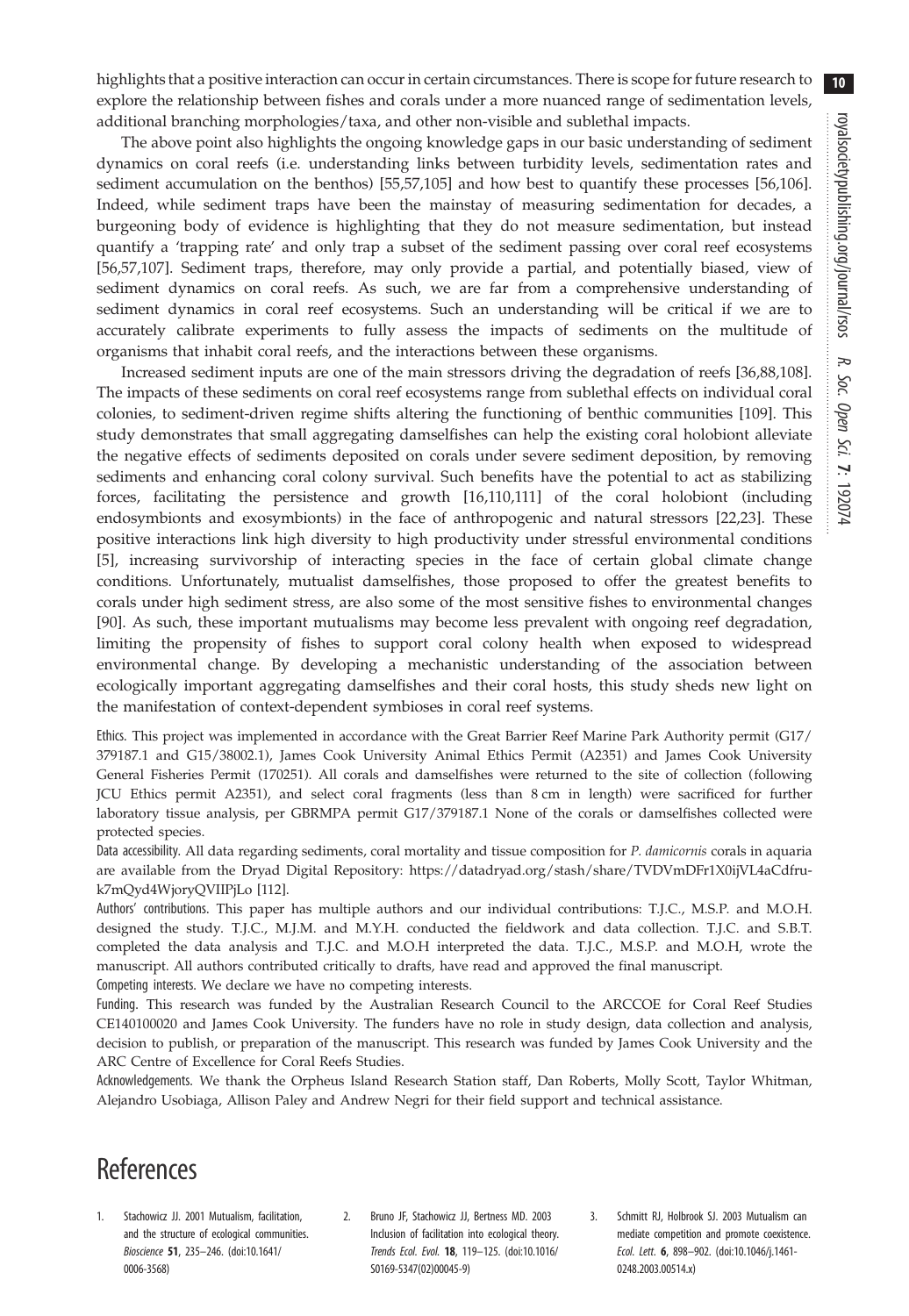11

- <span id="page-10-0"></span>4. Wright AJ, Wardle DA, Callaway R, Gaxiola A. 2017 The overlooked role of facilitation in biodiversity experiments. Trends Ecol. Evol. 32, 383–390. ([doi:10.1016/j.tree.2017.02.011\)](http://dx.doi.org/10.1016/j.tree.2017.02.011)
- 5. Mulder CPH, Uliassi DD, Doak DF. 2001 Physical stress and diversity-productivity relationships: the role of positive interactions. Proc. Natl Acad. Sci. USA 98, 6704-6708. ([doi:10.1073/pnas.](http://dx.doi.org/10.1073/pnas.111055298) [111055298](http://dx.doi.org/10.1073/pnas.111055298))
- 6. Callaway R et al. 2002 Positive interactions among alpine plants increase with stress. Nature 417, 844–848. ([doi:10.1038/nature00805.1\)](http://dx.doi.org/10.1038/nature00805.1)
- 7. He Q, Bertness MD, Altieri AH. 2013 Global shifts towards positive species interactions with increasing environmental stress. Ecol. Lett. 16, 695–706. ([doi:10.1111/ele.12080\)](http://dx.doi.org/10.1111/ele.12080)
- 8. Stella JS, Jones GP, Pratchett MS. 2010 Variation in the structure of epifaunal invertebrate assemblages among coral hosts. Coral Reefs 29, 957–973. ([doi:10.1007/s00338-010-0648-8](http://dx.doi.org/10.1007/s00338-010-0648-8))
- 9. Thompson JR, Rivera HE, Closek CJ, Medina M. 2015 Microbes in the coral holobiont: partners through evolution, development, and ecological interactions. Front. Cell. Infect. Microbiol. 4, 176. ([doi:10.3389/fcimb.2014.00176\)](http://dx.doi.org/10.3389/fcimb.2014.00176)
- 10. Stier AC, Leray M. 2014 Predators alter community organization of coral reef cryptofauna and reduce abundance of coral mutualists. Coral Reefs 33, 181–191. ([doi:10.](http://dx.doi.org/10.1007/s00338-013-1077-2) [1007/s00338-013-1077-2](http://dx.doi.org/10.1007/s00338-013-1077-2))
- 11. Barlow J et al. 2018 The future of hyperdiverse tropical ecosystems. Nature 559, 517–526. ([doi:10.1038/s41586-018-0301-1\)](http://dx.doi.org/10.1038/s41586-018-0301-1)
- 12. Lassig BR. 1977 Communication and coexistence in a coral community. Mar. Biol. 42, 85–92. ([doi:10.1007/BF00392016\)](http://dx.doi.org/10.1007/BF00392016)
- 13. Stewart HL, Holbrook SJ, Schmitt RJ, Brooks AJ. 2006 Symbiotic crabs maintain coral health by clearing sediments. Coral Reefs 25, 609–615. ([doi:10.1007/s00338-006-0132-7\)](http://dx.doi.org/10.1007/s00338-006-0132-7)
- 14. Pollock FJ, Katz SM, Bourne DG, Willis BL. 2013 Cymo melanodactylus crabs slow progression of white syndrome lesions on corals. Coral Reefs 32, 43–48. ([doi:10.1007/s00338-](http://dx.doi.org/10.1007/s00338-012-0978-9) [012-0978-9\)](http://dx.doi.org/10.1007/s00338-012-0978-9)
- 15. Liberman T, Genin A, Loya Y. 1995 Effects on growth and reproduction of the coral Stylophora pistillata by the mutualistic damselfish Dascyllus marginatus. Mar. Biol. 121, 741–746. ([doi:10.](http://dx.doi.org/10.1007/BF00349310) [1007/BF00349310\)](http://dx.doi.org/10.1007/BF00349310)
- 16. Holbrook SJ, Brooks AJ, Schmitt RJ, Stewart HL. 2008 Effects of sheltering fish on growth of their host corals. Mar. Biol. 155, 521-530. ([doi:10.1007/s00227-008-1051-7\)](http://dx.doi.org/10.1007/s00227-008-1051-7)
- 17. Chong-Seng KM, Cole AJ, Pratchett M, Willis BL. 2011 Selective feeding by coral reef fishes on coral lesions associated with brown band and black band disease. Coral Reefs 30, 473-481. ([doi:10.1007/s00338-010-0707-1\)](http://dx.doi.org/10.1007/s00338-010-0707-1)
- 18. Dixson DL, Hay ME. 2012 Corals chemically cue mutualistic fishes to remove competing seaweeds. Science 338, 804-807. [\(doi:10.1126/](http://dx.doi.org/10.1126/science.1225748) [science.1225748](http://dx.doi.org/10.1126/science.1225748))
- 19. Holbrook SJ, Schmitt RJ, Brooks AJ. 2011 Indirect effects of species interactions on habitat provisioning. Oecologia 166, 739–749. ([doi:10.](http://dx.doi.org/10.1007/s00442-011-1912-5) [1007/s00442-011-1912-5](http://dx.doi.org/10.1007/s00442-011-1912-5))
- 20. Goldshmid R, Holzman R, Weihs D, Genin A. 2004 Aeration of corals by sleep-swimming fish.

Limnol. Oceanogr. 49, 1832–1839. ([doi:10.4319/](http://dx.doi.org/10.4319/lo.2004.49.5.1832) [lo.2004.49.5.1832\)](http://dx.doi.org/10.4319/lo.2004.49.5.1832)

- 21. Hughes TP et al. 2017 Global warming and recurrent mass bleaching of corals. Nature 543, 373–377. [\(doi:10.1038/nature21707\)](http://dx.doi.org/10.1038/nature21707)
- 22. Kiers E, Palmer TM, Ives AR, Bruno JF, Bronstein JL. 2010 Mutualisms in a changing world: an evolutionary perspective. Ecol. Lett. 13, 1459–1474. ([doi:10.1111/j.1461-0248.2010.01538.x\)](http://dx.doi.org/10.1111/j.1461-0248.2010.01538.x)
- 23. Marquis M, Del Toro I, Pelini SL. 2014 Insect mutualisms buffer warming effects on multiple trophic levels. Ecology 95, 9–13. [\(doi:10.1890/](http://dx.doi.org/10.1890/13-0760.1) [13-0760.1\)](http://dx.doi.org/10.1890/13-0760.1)
- 24. Chase T, Pratchett M, Frank G, Hoogenboom M. 2018 Coral-dwelling fish moderate bleaching susceptibility of coral hosts. PLoS ONE 13, e0208545. ([doi:10.1371/journal.pone.0208545\)](http://dx.doi.org/10.1371/journal.pone.0208545)
- 25. McCulloch M, Fallon S, Wyndham T, Hendy E, Lough J, Barnes D. 2003 Coral record of increased sediment flux to the inner Great Barrier Reef since European settlement. Nature 421, 727–730. ([doi:10.1038/nature01361](http://dx.doi.org/10.1038/nature01361))
- 26. Bainbridge ZT, Wolanski E, Álvarez-Romero JG, Lewis SE, Brodie JE. 2012 Fine sediment and nutrient dynamics related to particle size and floc formation in a Burdekin River flood plume, Australia. Mar. Pollut. Bull. 65, 236–248. ([doi:10.1016/j.marpolbul.2012.01.043\)](http://dx.doi.org/10.1016/j.marpolbul.2012.01.043)
- 27. Wolanski E, Martinez JA, Richmond RH. 2009 Quantifying the impact of watershed urbanization on a coral reef: Maunalua Bay, Hawaii. Estuar. Coast. Shelf Sci. 84, 259-268. ([doi:10.1016/j.ecss.2009.06.029\)](http://dx.doi.org/10.1016/j.ecss.2009.06.029)
- 28. Brodie JE et al. 2012 Terrestrial pollutant runoff to the Great Barrier Reef: an update of issues, priorities and management responses. Mar. Pollut. Bull. 65, 81–100. ([doi:10.1016/j.](http://dx.doi.org/10.1016/j.marpolbul.2011.12.012) [marpolbul.2011.12.012\)](http://dx.doi.org/10.1016/j.marpolbul.2011.12.012)
- 29. Fisher R, Walshe T, Bessell-Browne P, Jones R. 2018 Accounting for environmental uncertainty in the management of dredging impacts using probabilistic dose–response relationships and thresholds. J. Appl. Ecol. 55, 415–425. [\(doi:10.](http://dx.doi.org/10.1111/1365-2664.12936) [1111/1365-2664.12936](http://dx.doi.org/10.1111/1365-2664.12936))
- 30. Pollock FJ, Lamb JB, Field SN, Heron SF, Schaffelke B, Shedrawi G, Bourne DG, Willis BL. 2014 Sediment and turbidity associated with offshore dredging increase coral disease prevalence on nearby reefs. PLoS ONE 9, e102498. [\(doi:10.1371/journal.pone.0102498\)](http://dx.doi.org/10.1371/journal.pone.0102498)
- 31. Fabricius KE. 2005 Effects of terrestrial runoff on the ecology of corals and coral reefs: review and synthesis. Mar. Pollut. Bull. 50, 125-146. ([doi:10.1016/j.marpolbul.2004.11.028\)](http://dx.doi.org/10.1016/j.marpolbul.2004.11.028)
- 32. Jones R, Ricardo GF, Negri AP. 2015 Effects of sediments on the reproductive cycle of corals. Mar. Pollut. Bull. 100, 13–33. [\(doi:10.1016/j.](http://dx.doi.org/10.1016/j.marpolbul.2015.08.021) [marpolbul.2015.08.021\)](http://dx.doi.org/10.1016/j.marpolbul.2015.08.021)
- 33. Erftemeijer PLA, Riegl B, Hoeksema BW, Todd PA. 2012 Environmental impacts of dredging and other sediment disturbances on corals: a review. Mar. Pollut. Bull. 64, 1737–1765. ([doi:10.1016/j.marpolbul.2012.05.008\)](http://dx.doi.org/10.1016/j.marpolbul.2012.05.008)
- 34. Dodge RE, Aller RC, Thomson J. 1974 Coral growth related to resuspension of bottom sediments. Nature 247, 574–577. ([doi:10.1038/](http://dx.doi.org/10.1038/247574a0) [247574a0](http://dx.doi.org/10.1038/247574a0))
- 35. Dodge RE, Vaisnys JR. 1977 Coral populations and growth patterns: responses to

sedimentation and turbidity associated with dredging. J. Mar. Res. 35, 715–730. ([doi:10.](http://dx.doi.org/10.1016/j.geomorph.2013.08.037) [1016/j.geomorph.2013.08.037\)](http://dx.doi.org/10.1016/j.geomorph.2013.08.037)

- 36. Rogers C. 1990 Response of coral reefs and reef organisms to sedimentation. Mar. Ecol. Prog. Ser. 62, 185–202. [\(doi:10.3354/](http://dx.doi.org/10.3354/meps062185) [meps062185\)](http://dx.doi.org/10.3354/meps062185)
- 37. Sweet M, Brown B. 2016 Coral responses to anthropogenic stress in the twenty-first century: an ecophysiological perspective. Oceanogr. Mar. Biol. Annu. Rev. 54, 271–314. ([doi:10.1201/](http://dx.doi.org/10.1201/9781315368597-6) [9781315368597-6\)](http://dx.doi.org/10.1201/9781315368597-6)
- 38. Philipp E, Fabricius K. 2003 Photophysiological stress in scleractinian corals in response to short-term sedimentation. J. Exp. Mar. Bio. Ecol. 287, 57–78. [\(doi:10.1016/S0022-0981](http://dx.doi.org/10.1016/S0022-0981(02)00495-1) [\(02\)00495-1\)](http://dx.doi.org/10.1016/S0022-0981(02)00495-1)
- 39. LaJeunesse TC, Parkinson JE, Gabrielson PW, Jeong HJ, Reimer JD, Voolstra CR, Santos SR. 2018 Systematic revision of Symbiodiniaceae highlights the antiquity and diversity of coral endosymbionts. Curr. Biol. 28, 2570–2580. [\(doi:10.1016/j.cub.2018.07.008\)](http://dx.doi.org/10.1016/j.cub.2018.07.008)
- 40. Crossland CJ, Barnes DJ, Borowitzka MA. 1980 Diurnal lipid and mucus production in the staghorn coral Acropora acuminata. Mar. Biol. 60, 81–90. ([doi:10.1007/BF00389151](http://dx.doi.org/10.1007/BF00389151))
- 41. Stafford-Smith MG. 1992 Sediment-rejection mechanisms of 42 species of Australian scleractinian corals. Aust. J. Freshw. Res. 43, 683–705. ([doi:10.1071/MF9920683\)](http://dx.doi.org/10.1071/MF9920683)
- 42. Jones R, Fisher R, Bessell-Browne P. 2019 Sediment deposition and coral smothering. PLoS ONE 14, 1–24. [\(doi:10.1371/journal.pone.](http://dx.doi.org/10.1371/journal.pone.0216248) [0216248](http://dx.doi.org/10.1371/journal.pone.0216248))
- 43. Chase T, Pratchett M, Hoogenboom M. 2020 Behavioural trade-offs and habitat associations of coral-dwelling damselfishes (family Pomacentridae). Mar. Ecol. Prog. Ser. 633, 141–156. ([doi:10.3354/meps13167](http://dx.doi.org/10.3354/meps13167))
- 44. Furnas M. 2003 Catchments and corals: terrestrial runoff to the Great Barrier Reef. Townsville, Australia: Australian Institute of Marine Science & CRC Reef Research Centre.
- 45. Holbrook SJ, Forrester GE, Schmitt RJ. 2000 Spatial patterns in abundance of damselfish reflect availability of suitable habitat. Oecologia 122, 109–120. [\(doi:10.1007/PL00008826](http://dx.doi.org/10.1007/PL00008826))
- 46. Coker D, Wilson S, Pratchett M. 2014 Importance of live coral habitat for reef fishes. Rev. Fish Biol. Fish. 24, 89–126. [\(doi:10.1007/](http://dx.doi.org/10.1007/s11160-013-9319-5) [s11160-013-9319-5](http://dx.doi.org/10.1007/s11160-013-9319-5))
- 47. Boyer SE, White JS, Stier AC, Osenberg CW. 2009 Effects of the fish anesthetic, clove oil (eugenol), on coral health and growth. J. Exp. Mar. Bio. Ecol. 369, 53–57. [\(doi:10.1016/j.](http://dx.doi.org/10.1016/j.jembe.2008.10.020) [jembe.2008.10.020](http://dx.doi.org/10.1016/j.jembe.2008.10.020))
- 48. Javahery S, Nekoubin H, Moradlu AH. 2012 Effect of anaesthesia with clove oil in fish (review). Fish Physiol. Biochem. 38, 1545–1552. [\(doi:10.1007/s10695-012-9682-5](http://dx.doi.org/10.1007/s10695-012-9682-5))
- 49. Pironet FN, Jones JB. 2000 Treatments for ectoparasites and diseases in captive Western Australian dhufish. Aquac. Int. 8, 349-361. [\(doi:10.1023/A:1009257011431\)](http://dx.doi.org/10.1023/A:1009257011431)
- 50. Chase T, Pratchett M, Walker S, Hoogenboom M. 2014 Small-scale environmental variation influences whether coral-dwelling fish promote or impede coral growth. Oecologia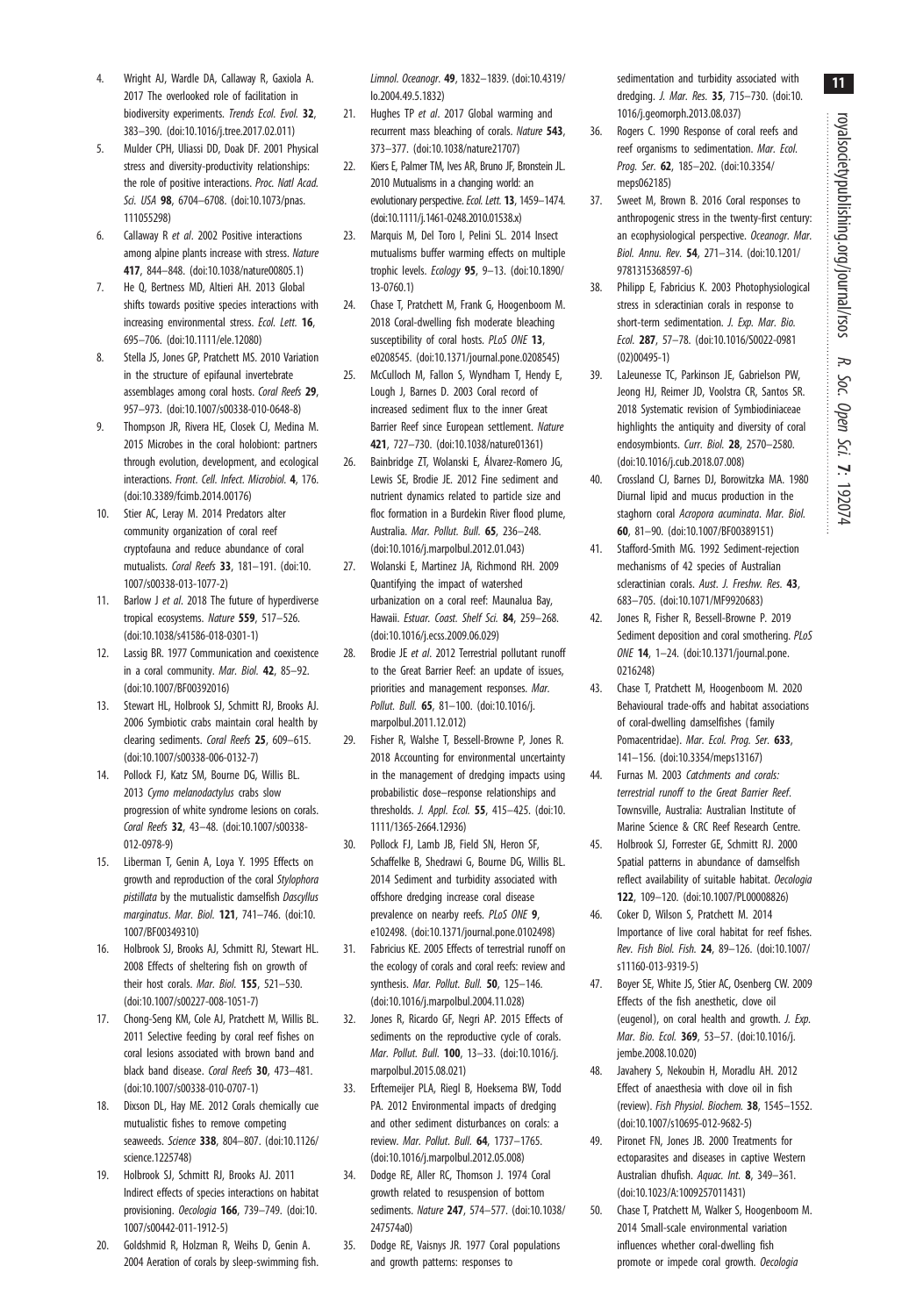<span id="page-11-0"></span>176, 1009–1022. [\(doi:10.1007/s00442-014-](http://dx.doi.org/10.1007/s00442-014-3065-9) [3065-9](http://dx.doi.org/10.1007/s00442-014-3065-9))

- 51. Schneider CA, Rasband WS, Eliceiri KW. 2012 NIH Image to ImageJ: 25 years of image analysis HHS public access. Nat. Methods 9, 671–675. ([doi:10.1038/nmeth.2089](http://dx.doi.org/10.1038/nmeth.2089))
- 52. Stewart HL, Price NN, Holbrook SJ, Schmitt RJ, Brooks AJ. 2013 Determinants of the onset and strength of mutualistic interactions between branching corals and associate crabs. Mar. Ecol. Prog. Ser. 493, 155–163. ([doi:10.3354/](http://dx.doi.org/10.3354/meps10525) [meps10525\)](http://dx.doi.org/10.3354/meps10525)
- 53. Duckworth A, Giofre N, Jones R. 2017 Coral morphology and sedimentation. Mar. Pollut. Bull. 125, 289–300. [\(doi:10.1016/j.marpolbul.](http://dx.doi.org/10.1016/j.marpolbul.2017.08.036) [2017.08.036](http://dx.doi.org/10.1016/j.marpolbul.2017.08.036))
- 54. Rogers SC. 1983 Sublethal and lethal effects of sediments applied to common Caribbean reef corals in the field. Mar. Pollut. Bull. 14, 378–382. ([doi:10.1016/0025-326X\(83\)90602-1](http://dx.doi.org/10.1016/0025-326X(83)90602-1))
- 55. Whinney J, Jones R, Duckworth A, Ridd P. 2017 Continuous in situ monitoring of sediment deposition in shallow benthic environments. Coral Reefs 36, 521–533. [\(doi:10.1007/s00338-](http://dx.doi.org/10.1007/s00338-016-1536-7) [016-1536-7\)](http://dx.doi.org/10.1007/s00338-016-1536-7)
- 56. Storlazzi CD, Field ME, Bothner MH. 2011 The use (and misuse) of sediment traps in coral reef environments: theory, observations, and suggested protocols. Coral Reefs 30, 23-38. ([doi:10.1007/s00338-010-0705-3\)](http://dx.doi.org/10.1007/s00338-010-0705-3)
- 57. Latrille FX, Tebbett SB, Bellwood DR. 2019 Quantifying sediment dynamics on an inshore coral reef: putting algal turfs in perspective. Mar. Pollut. Bull. 141, 404–415. [\(doi:10.1016/j.](http://dx.doi.org/10.1016/j.marpolbul.2019.02.071) [marpolbul.2019.02.071](http://dx.doi.org/10.1016/j.marpolbul.2019.02.071))
- 58. Storlazzi CD, Ogston AS, Bothner MH, Field ME, Presto MK. 2004 Wave- and tidally-driven flow and sediment flux across a fringing coral reef: Southern Molokai, Hawaii. Cont. Shelf Res. 24, 1397–1419. [\(doi:10.1016/j.csr.2004.02.010](http://dx.doi.org/10.1016/j.csr.2004.02.010))
- 59. Hoey AS, Bellwood DR. 2008 Cross-shelf variation in the role of parrotfishes on the Great Barrier Reef. Coral Reefs 27, 37–47. [\(doi:10.](http://dx.doi.org/10.1007/s00338-007-0287-x) [1007/s00338-007-0287-x\)](http://dx.doi.org/10.1007/s00338-007-0287-x)
- 60. Gordon SE, Goatley CHR, Bellwood DR. 2016 Composition and temporal stability of turf sediments on inner-shelf coral reefs. Mar. Pollut. Bull. 111, 178–183. [\(doi:10.1016/j.marpolbul.](http://dx.doi.org/10.1016/j.marpolbul.2016.07.013) [2016.07.013](http://dx.doi.org/10.1016/j.marpolbul.2016.07.013))
- 61. Jones R, Bessell-Browne P, Fisher R, Klonowski W, Slivkoff M. 2016 Assessing the impacts of sediments from dredging on corals. Mar. Pollut. Bull. 102, 9–29. ([doi:10.1016/j.marpolbul.2015.](http://dx.doi.org/10.1016/j.marpolbul.2015.10.049) [10.049\)](http://dx.doi.org/10.1016/j.marpolbul.2015.10.049)
- 62. Esslemont G. 2000 Heavy metals in seawater, marine sediments and corals from the Townsville section, Great Barrier Reef Marine Park, Queensland. Mar. Chem. 71, 215-231. ([doi:10.1016/S0304-4203\(00\)00050-5](http://dx.doi.org/10.1016/S0304-4203(00)00050-5))
- 63. Ricardo GF, Jones RJ, Clode PL, Humanes A, Negri AP. 2015 Suspended sediments limit coral sperm availability. Sci. Rep. 5, 18084. ([doi:10.](http://dx.doi.org/10.1038/srep18084) [1038/srep18084\)](http://dx.doi.org/10.1038/srep18084)
- 64. Ricardo GF, Jones RJ, Clode PL, Negri AP. 2016 Mucous secretion and cilia beating defend developing coral larvae from suspended sediments. PLoS ONE 11, e0162743. [\(doi:10.](http://dx.doi.org/10.1371/journal.pone.0162743) [1371/journal.pone.0162743](http://dx.doi.org/10.1371/journal.pone.0162743))
- 65. Wentworth C. 1992 A scale of grade and class terms for clastic sediments. J. Geol. 30, 377–392. [\(doi:10.1086/622910](http://dx.doi.org/10.1086/622910))
- 66. Cribari-Neto F, Zeileis A. 2010 Journal of statistical software beta regression in R. J. Stat. Softw. 34, 1–24. [\(doi:10.18637/jss.v069.i12\)](http://dx.doi.org/10.18637/jss.v069.i12)
- 67. R Development Core Team. 2018 R: A language and environment for statistical computing. Vienna, Austria: R Foundation for Statistical Computing. See<https://www.R-project.org/>.
- 68. Hothorn T, Bretz F, Westfall P. 2008 Simultananeous inference in general parametric models. Biom. J. 50, 346–363. [\(doi:10.1002/](http://dx.doi.org/10.1002/bimj.200810425) [bimj.200810425\)](http://dx.doi.org/10.1002/bimj.200810425)
- 69. Lenth RV 2016 Least-squares means: the R package Ismeans. J. Stat. Softw. 69, 1-33. ([doi:10.18637/jss.v069.i01\)](http://dx.doi.org/10.18637/jss.v069.i01)
- 70. Tebbett SB, Goatley CHR, Bellwood DR. 2017 Algal turf sediments and sediment production by parrotfishes across the continental shelf of the Northern Great Barrier Reef. PLoS ONE 12, e0170854. ([doi:10.1371/journal.pone.0170854\)](http://dx.doi.org/10.1371/journal.pone.0170854)
- 71. Shantz AA, Ladd MC, Schrack E, Burkepile DE. 2015 Fish-derived nutrient hotspots shape coral reef benthic communities. Ecol. Appl. 25, 2142–2152. ([doi:10.1890/14-2209.1\)](http://dx.doi.org/10.1890/14-2209.1)
- 72. Garcia-Herrera N, Ferse SCA, Kunzmann A, Genin A. 2017 Mutualistic damselfish induce higher photosynthetic rates in their host coral. J. Exp. Biol. 220, 1803–1811. ([doi:10.1242/jeb.152462\)](http://dx.doi.org/10.1242/jeb.152462)
- 73. Stier AC, Gil MA, McKeon CS, Lemer S, Leray M, Mills SC, Osenberg CW. 2012 Housekeeping mutualisms: do more symbionts facilitate host performance? PLoS ONE 7, e32079. ([doi:10.](http://dx.doi.org/10.1371/journal.pone.0032079) [1371/journal.pone.0032079](http://dx.doi.org/10.1371/journal.pone.0032079))
- 74. Simon-Blecher N, Achituv Y. 1997 Relationship between the coral pit crab Cryptochirus coralliodytes Heller and its host coral. J. Exp. Mar. Bio. Ecol. 215, 93–102. [\(doi:10.1016/](http://dx.doi.org/10.1016/S0022-0981(97)00002-6) [S0022-0981\(97\)00002-6](http://dx.doi.org/10.1016/S0022-0981(97)00002-6))
- 75. Jones R, Ward S, Amri A, Hoegh-Guldberg O. 2000 Changes in quantum efficiency of Photosystem II of symbiotic dinoflagellates of corals after heat stress, and of bleached corals sampled after the 1998 Great Barrier Reef mass bleaching event. Mar. Freshw. Res. 51, 63–71. ([doi:10.1071/MF99100\)](http://dx.doi.org/10.1071/MF99100)
- 76. Hess S, Wenger A, Ainsworth TD, Rummer JL. 2015 Exposure of clownfish larvae to suspended sediment levels found on the Great Barrier Reef: impacts on gill structure and microbiome. Sci. Rep. 5, 10561. ([doi:10.1038/srep10561](http://dx.doi.org/10.1038/srep10561))
- 77. Branconi R, Wong MYL, Buston PM. 2019 Comparison of efficiency of direct observations by scuba diver and indirect observations via video camera for measuring reef-fish behaviour. J. Fish Biol. 94, 489–497. ([doi:10.1111/jfb.](http://dx.doi.org/10.1111/jfb.13921) [13921\)](http://dx.doi.org/10.1111/jfb.13921)
- 78. Weber M, de Beer D, Lott C, Polerecky L, Kohls K, Abed R, Ferdelman T, Fabricius K. 2012 Mechanisms of damage to corals exposed to sedimentation. Proc. Natl Acad. Sci. USA 109, E1558–E1567. [\(doi:10.1073/pnas.1100715109](http://dx.doi.org/10.1073/pnas.1100715109))
- 79. Flores F, Hoogenboom MO, Smith LD, Cooper TF, Abrego D, Negri AP. 2012 Chronic exposure of corals to fine sediments: lethal and sub-lethal impacts. PLoS ONE 7, 337795. ([doi:10.1371/](http://dx.doi.org/10.1371/journal.pone.0037795) [journal.pone.0037795\)](http://dx.doi.org/10.1371/journal.pone.0037795)
- 80. Shashar N, Cohen Y, Loya Y. 2019 Extreme diel fluctuations of oxygen in diffusive boundary layers surrounding stony corals. Biol. Bull. 185, 455–461. ([doi:10.2307/1542485\)](http://dx.doi.org/10.2307/1542485)
- 81. Fabricius KE, Logan M, Weeks S, Brodie J. 2014 The effects of river run-off on water clarity across the central Great Barrier Reef. Mar. Pollut. Bull. 84, 191–200. ([doi:10.1016/j.marpolbul.](http://dx.doi.org/10.1016/j.marpolbul.2014.05.012) [2014.05.012\)](http://dx.doi.org/10.1016/j.marpolbul.2014.05.012)
- 82. Tebbett SB, Goatley CHR, Bellwood DR. 2018 Algal turf sediments across the Great Barrier Reef: putting coastal reefs in perspective. Mar. Pollut. Bull. 137, 518–525. [\(doi:10.1016/j.](http://dx.doi.org/10.1016/j.marpolbul.2018.10.056) [marpolbul.2018.10.056\)](http://dx.doi.org/10.1016/j.marpolbul.2018.10.056)
- 83. Sambrook K, Jones GP, Bonin MC. 2016 Life on the edge: coral reef fishes exhibit strong responses to a habitat boundary. Mar. Ecol. Prog. Ser. 561, 203–215. [\(doi:10.3354/](http://dx.doi.org/10.3354/meps11940) [meps11940\)](http://dx.doi.org/10.3354/meps11940)
- 84. Johansen JL, Steffensen JF, Jones GP. 2015 Winter temperatures decrease swimming performance and limit distributions of tropical damselfishes. Conserv. Physiol. 3, cov039. [\(doi:10.1093/conphys/cov039\)](http://dx.doi.org/10.1093/conphys/cov039)
- 85. Emslie MJ, Logan M, Cheal AJ. 2019 The distribution of planktivorous damselfishes (Pomacentridae) on the Great Barrier Reef and the relative influences of habitat and predation. Diversity 11, 33. ([doi:10.3390/d11030033\)](http://dx.doi.org/10.3390/d11030033)
- 86. Bosch T, McFall-Ngai M. 2011 Metaorganisms as the new frontier. Zoology 114, 185-190. [\(doi:10.1016/j.zool.2011.04.001](http://dx.doi.org/10.1016/j.zool.2011.04.001))
- 87. Moustaka M, Mohring MB, Holmes T, Evans RD, Thomson D, Nutt C, Stoddart J, Wilson SK. 2019 Cross-shelf heterogeneity of coral assemblages in Northwest Australia. Diversity 11, 4–7. [\(doi:10.3390/d11020015\)](http://dx.doi.org/10.3390/d11020015)
- 88. Done TJ. 1982 Patterns in the distribution of coral communities across the central Great Barrier Reef. Coral Reefs 1, 95-107. [\(doi:10.](http://dx.doi.org/10.1007/BF00301691) [1007/BF00301691\)](http://dx.doi.org/10.1007/BF00301691)
- 89. Hoogenboom MO et al. 2017 Environmental drivers of variation in bleaching severity of Acropora species during an extreme thermal anomaly. Front. Mar. Sci. 4, 376. ([doi:10.3389/](http://dx.doi.org/10.3389/fmars.2017.00376) [fmars.2017.00376\)](http://dx.doi.org/10.3389/fmars.2017.00376)
- 90. Pratchett MS, Coker DJ, Jones GP, Munday PL. 2012 Specialization in habitat use by coral reef damselfishes and their susceptibility to habitat loss. Ecol. Evol. 2, 2168–2180. ([doi:10.1002/](http://dx.doi.org/10.1002/ece3.321) [ece3.321\)](http://dx.doi.org/10.1002/ece3.321)
- 91. Kerry JT, Bellwood DR. 2012 The effect of coral morphology on shelter selection by coral reef fishes. Coral Reefs 31, 415–424. ([doi:10.1007/](http://dx.doi.org/10.1007/s00338-011-0859-7) [s00338-011-0859-7](http://dx.doi.org/10.1007/s00338-011-0859-7))
- 92. Pratchett M, Vytopil E, Parks P. 2000 Coral crabs influence the feeding patterns of crown-ofthorns starfish. Coral Reefs 19, 36. ([doi:10.1007/](http://dx.doi.org/10.1007/s003380050223) [s003380050223](http://dx.doi.org/10.1007/s003380050223))
- 93. Wenger AS et al. 2017 A critical analysis of the direct effects of dredging on fish. Fish Fish. 18, 967–985. ([doi:10.1111/faf.12218](http://dx.doi.org/10.1111/faf.12218))
- 94. Moustaka M, Langlois TJ, McLean D, Bond T, Fisher R, Fearns P, Dorji P, Evans RD. 2018 The effects of suspended sediment on coral reef fish assemblages and feeding guilds of north-west Australia. Coral Reefs 37, 659–673. [\(doi:10.](http://dx.doi.org/10.1007/s00338-018-1690-1) [1007/s00338-018-1690-1\)](http://dx.doi.org/10.1007/s00338-018-1690-1)

#### 12